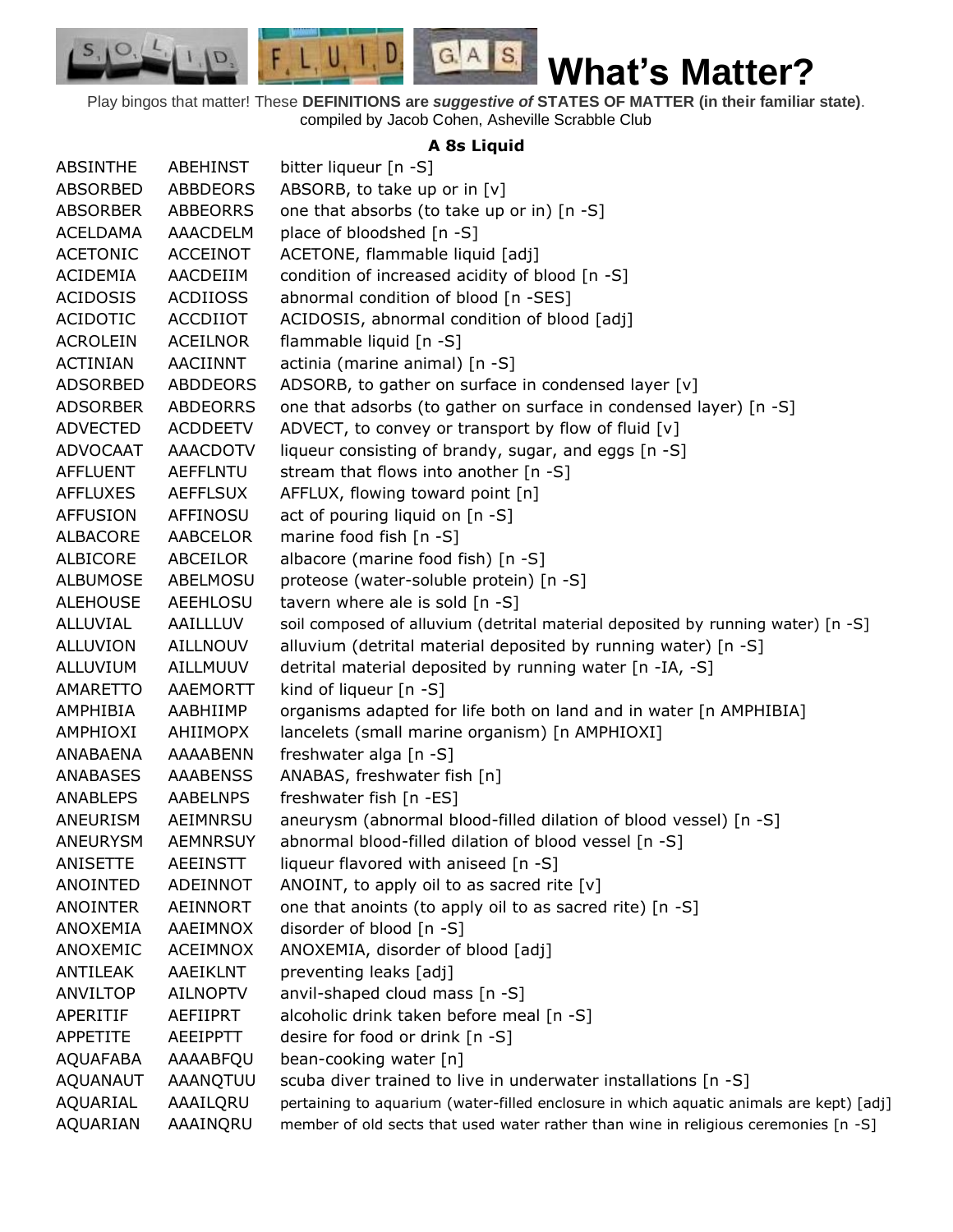$G.A.S.$ 

 $F, L, U, I, D,$ 

D.

| AQUARIST        | AAIQRSTU        | one who keeps aquarium (water-filled enclosure in which aquatic animals are kept) [n -S]       |
|-----------------|-----------------|------------------------------------------------------------------------------------------------|
| AQUARIUM        | AAIMQRUU        | water-filled enclosure in which aquatic animals are kept [n -IA, -S]                           |
| <b>AQUATICS</b> | AACIQSTU        | AQUATIC, organism living or growing in or near water [n]                                       |
| <b>AQUEDUCT</b> | ACDEQTUU        | water conduit [n -S]                                                                           |
| <b>ARGONAUT</b> | <b>AAGNORTU</b> | marine mollusk [n -S]                                                                          |
| ARIDNESS        | <b>ADEINRSS</b> | aridity (state of being arid (extremely dry)) [n -ES]                                          |
| ARMAGNAC        | <b>AAACGMNR</b> | French brandy [n -S]                                                                           |
| ARTERIES        | AEEIRRST        | ARTERY, vessel that carries blood away from heart [n]                                          |
| <b>ARTESIAN</b> | <b>AAEINRST</b> | pertaining to type of well [adj]                                                               |
| <b>ASCIDIAN</b> | <b>AACDIINS</b> | small marine animal [n -S]                                                                     |
| <b>ATOMISER</b> | <b>AEIMORST</b> | atomizer (device for atomizing liquids) [n -S]                                                 |
| <b>ATOMIZER</b> | AEIMORTZ        | device for atomizing liquids [n -S]                                                            |
| <b>AZOTEMIA</b> | AAEIMOTZ        | excess of nitrogenous substances in blood [n -S]                                               |
| <b>AZOTEMIC</b> | <b>ACEIMOTZ</b> | AZOTEMIA, excess of nitrogenous substances in blood [adj]                                      |
|                 |                 | <b>B 8s Liquid</b>                                                                             |
| <b>BACALHAU</b> | AAABCHLU        | baccala (codfish (marine food fish)) [n -S]                                                    |
| <b>BACCHANT</b> | <b>AABCCHNT</b> | carouser (one that carouses (to engage in carousal (boisterous drinking party))) [n -S or -ES] |
| <b>BACKFLOW</b> | <b>ABCFKLOW</b> | flowing back toward source [n -S]                                                              |
| <b>BACKRUSH</b> | ABCHKRSU        | seaward return of water from wave [n -ES]                                                      |
| <b>BACKWASH</b> | <b>AABCHKSW</b> | to spray water backward [v -ED, -ING, -ES]                                                     |
| <b>BALLIEST</b> | <b>ABEILLST</b> | BALLY, bloody (stained with blood) [adj]                                                       |
| <b>BANKSIDE</b> | <b>ABDEIKNS</b> | slope of river bank [n -S]                                                                     |
| <b>BARFLIES</b> | <b>ABEFILRS</b> | BARFLY, drinker who frequents bars [n]                                                         |
| <b>BARRIQUE</b> | ABEIQRRU        | wine barrel [n -S]                                                                             |
| <b>BAYFRONT</b> | ABFNORTY        | shoreline of bay (inlet of sea) [n -S]                                                         |
| <b>BEDEWING</b> | <b>BDEEGINW</b> | BEDEW, to wet with dew [v]                                                                     |
| <b>BEDLAMER</b> | ABDEELMR        | young harp seal (aquatic mammal) [n -S]                                                        |
| <b>BEDRENCH</b> | <b>BCDEEHNR</b> | to drench thoroughly [v -ED, -ING, -ES]                                                        |
| <b>BEDRIVEL</b> | <b>BDEEILRV</b> | to cover with saliva [v -ED, -LLED, -ING, -LLING, -S]                                          |
| <b>BEERIEST</b> | <b>BEEEIRST</b> | BEERY, affected by beer [adj]                                                                  |
| <b>BEESWING</b> | <b>BEEGINSW</b> | crust that forms on wines [n -S]                                                               |
| <b>BEFOGGED</b> | <b>BDEEFGGO</b> | BEFOG, to envelop in fog [v]                                                                   |
| <b>BELIQUOR</b> | <b>BEILOQRU</b> | to soak with liquor $[v - ED, -ING, -S]$                                                       |
| <b>BEMISTED</b> | <b>BDEEIMST</b> | BEMIST, to envelop in mist [v]                                                                 |
| <b>BEVERAGE</b> | ABEEEGRV        | liquid for drinking [n -S]                                                                     |
| <b>BHEESTIE</b> | <b>BEEEHIST</b> | bheesty (water carrier) [n -S]                                                                 |
| <b>BIBCOCKS</b> | <b>BBCCIKOS</b> | BIBCOCK, type of faucet (device for controlling flow of liquid from pipe) [n]                  |
| <b>BIBULOUS</b> | <b>BBILOSUU</b> | given to drinking [adj]                                                                        |
| <b>BILLYCAN</b> | ABCILLNY        | pot for heating water [n -S]                                                                   |
| <b>BIOWASTE</b> | ABEIOSTW        | waste composed chiefly of organic matter [n -S]                                                |
| <b>BIRDBATH</b> | ABBDHIRT        | bath for birds $[n - S]$                                                                       |
| <b>BISTROIC</b> | <b>BCIIORST</b> | BISTRO, small tavern (place where liquor is sold to be drunk on premises) [adj]                |
| <b>BISTROIC</b> | <b>BCIIORST</b> | BISTRO, small tavern (place where liquor is sold to be drunk on premises) [adj]                |
| <b>BLEEDING</b> | <b>BDEEGILN</b> | act of losing blood [n -S] / BLEED, to lose blood [v]                                          |
| <b>BLENNIES</b> | <b>BEEILNNS</b> | BLENNY, marine fish [n]                                                                        |
| <b>BLONDINE</b> | <b>BDEILNNO</b> | to bleach hair blond [v -D, -NING, -S]                                                         |
|                 |                 |                                                                                                |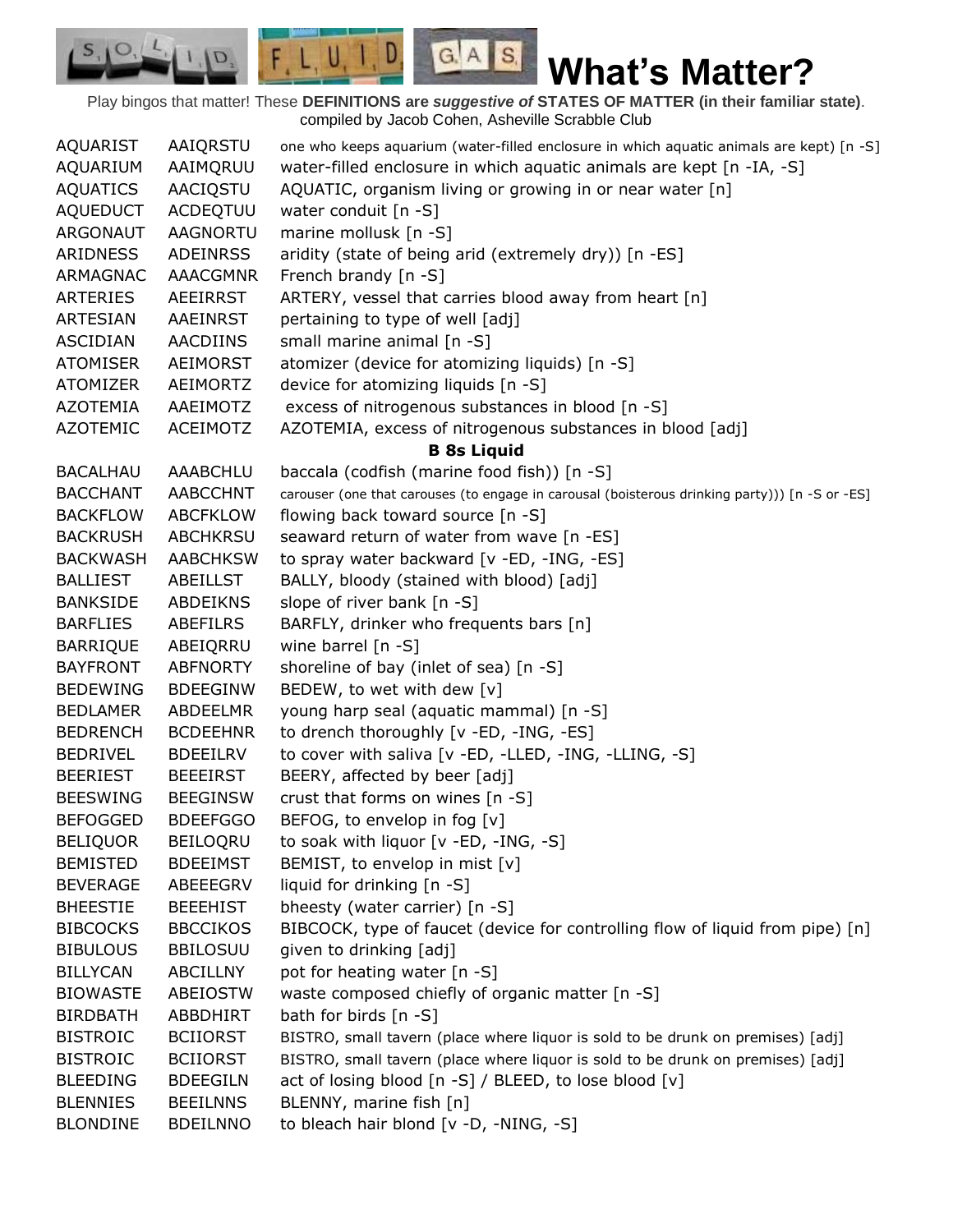$G.A.S.$ 

 $F, L, U, I, D$ 

D.

| <b>BLOODIED</b> | <b>BDDEILOO</b> | BLOODY, to make bloody [v]                                                               |
|-----------------|-----------------|------------------------------------------------------------------------------------------|
| <b>BLOODIER</b> | <b>BDEILOOR</b> | BLOODY, stained with blood [adj]                                                         |
| <b>BLOODIES</b> | <b>BDEILOOS</b> | BLOODY, to make bloody [v]                                                               |
| <b>BLOODILY</b> | <b>BDILLOOY</b> | in bloody (stained with blood) manner [adv]                                              |
| <b>BLOODING</b> | <b>BDGILNOO</b> | BLOOD, to stain with blood (fluid circulated by heart) [v] / fox hunting ceremony [n -S] |
| <b>BLOODRED</b> | <b>BDDELOOR</b> | of color of blood [adj]                                                                  |
| <b>BLOWFISH</b> | <b>BFHILOSW</b> | marine fish [n -ES]                                                                      |
| <b>BLUEFISH</b> | <b>BEFHILSU</b> | marine fish [n -ES]                                                                      |
| <b>BLUEHEAD</b> | ABDEEHLU        | marine fish $[n -S]$                                                                     |
| <b>BLUNGING</b> | <b>BGGILNNU</b> | BLUNGE, to mix clay with water [v]                                                       |
| <b>BOARFISH</b> | ABFHIORS        | marine fish [n -ES]                                                                      |
| <b>BOATABLE</b> | AABBELOT        | BOAT, to travel by boat (watercraft) [adj]                                               |
| <b>BODYWASH</b> | <b>ABDHOSWY</b> | liquid product for cleansing body [n -ES]                                                |
| <b>BOGGIEST</b> | <b>BEGGIOST</b> | BOGGY, marshy (resembling marsh (tract of low, wet land)) [adj]                          |
| <b>BOILABLE</b> | ABBEILLO        | BOIL, to vaporize liquid [adj]                                                           |
| <b>BOILOVER</b> | <b>BEILOORV</b> | overflowing while boiling [n -S]                                                         |
| <b>BONEFISH</b> | <b>BEFHINOS</b> | slender marine fish [n -ES]                                                              |
| <b>BONITOES</b> | <b>BEINOOST</b> | BONITO, marine food fish [n]                                                             |
| <b>BOOZIEST</b> | <b>BEIOOSTZ</b> | BOOZY, drunken (drunk (intoxicated)) [adj]                                               |
| <b>BORDEAUX</b> | ABDEORUX        | red or white wine [n BORDEAUX]                                                           |
| <b>BOTTLING</b> | <b>BGILNOTT</b> | bottled beverage [n -S]                                                                  |
| <b>BRANCHIA</b> | AABCHINR        | respiratory organ of aquatic animals [n -E]                                              |
| <b>BRANDIED</b> | ABDDEINR        | BRANDY, to mix with brandy (liquor) [v]                                                  |
| <b>BRANDIES</b> | ABDEINSR        | BRANDY, to mix with brandy (liquor) [v]                                                  |
| <b>BRANNING</b> | ABGINNNR        | BRAN, to soak in water mixed with bran (outer coat of cereals) [v]                       |
| <b>BRIMFULL</b> | <b>BFILLMRU</b> | brimful (ready to overflow) [adj]                                                        |
| <b>BRIMMING</b> | <b>BGIIMMNR</b> | BRIM, to fill to top [v]                                                                 |
| <b>BROACHED</b> | <b>ABCDEHOR</b> | BROACH, to pierce so as to withdraw liquid [v]                                           |
| <b>BROACHER</b> | <b>ABCEHORR</b> | one that broaches (to pierce so as to withdraw liquid) [n -S]                            |
| <b>BROACHES</b> | <b>ABCEHORS</b> | BROACH, to pierce so as to withdraw liquid $[v]$                                         |
| <b>BROOKLET</b> | <b>BEKLOORT</b> | small brook or creek [n -S]                                                              |
| <b>BRYOZOAN</b> | <b>ABNOORYZ</b> | type of small aquatic animal [n -S]                                                      |
| <b>BUBBLIES</b> | <b>BBBEILSU</b> | BUBBLY, champagne [n]                                                                    |
| <b>BUBBLING</b> | <b>BBBGILNU</b> | BUBBLE, to form bubbles (bodies of gas contained within liquid) [v]                      |
| <b>BULKIEST</b> | <b>BEIKLSTU</b> | BULKY, massive (of considerable size) [adj]                                              |
| <b>BULLHEAD</b> | ABDEHLLU        | freshwater catfish [n -S]                                                                |
| <b>BULLPOUT</b> | <b>BLLOPTUU</b> | bullhead (freshwater catfish) [n -S]                                                     |
| <b>BULLSHOT</b> | <b>BHLLOSTU</b> | drink made of vodka and bouillon [n -S]                                                  |
| <b>BURBLING</b> | <b>BBGILNRU</b> | breaking up of airflow into turbulence [n -S]                                            |
| <b>BURGUNDY</b> | <b>BDGNRUUY</b> | red wine [n -DIES]                                                                       |
|                 |                 | C 8s Liquid                                                                              |
| <b>CABERNET</b> | <b>ABCEENRT</b> | dry red wine [n -S]                                                                      |
| <b>CALVADOS</b> | <b>AACDLOSV</b> | dry apple brandy [n -ES]                                                                 |
| <b>CAMPHENE</b> | <b>ACEEHMNP</b> | camphine (explosive liquid) [n -S]                                                       |
| <b>CAMPHINE</b> | <b>ACEHIMNP</b> | explosive liquid [n -S]                                                                  |
| CANALING        | AACGILNN        | CANAL, to dig artificial waterway through [v]                                            |
|                 |                 |                                                                                          |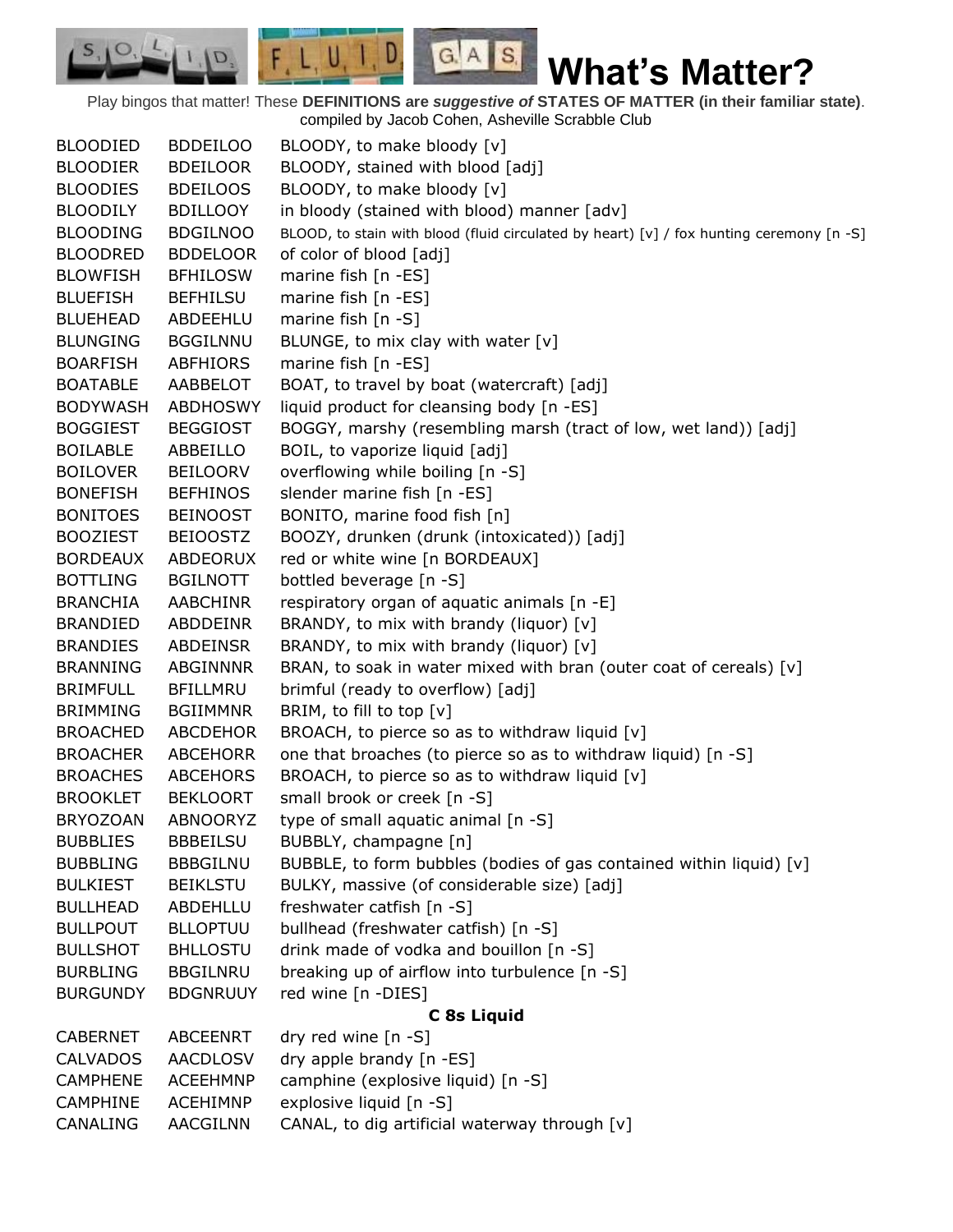$G.A.S.$ 

 $F, L, U, I, D$ 

D.

| CANALISE        | <b>AACEILNS</b> | to canalize (to canal (to dig artificial waterway through)) [v -D, -SING, -S] |
|-----------------|-----------------|-------------------------------------------------------------------------------|
| CANALIZE        | AACEILNZ        | to canal (to dig artificial waterway through) [v -D, -ZING, -S]               |
| CANALLED        | <b>AACDELLN</b> | CANAL, to dig artificial waterway through [v]                                 |
| CANTHARI        | <b>AACHINRT</b> | two-handled drinking cups [n]                                                 |
| <b>CAPSICIN</b> | <b>ACCIINPS</b> | liquid used as flavoring [n -S]                                               |
| CARANGID        | <b>AACDGINR</b> | marine fish $[n - S]$                                                         |
| CARBINOL        | ABCILNOR        | alcohol (flammable liquid) [n -S]                                             |
| CAROUSAL        | AACLORSU        | boisterous drinking party [n -S]                                              |
| <b>CATARACT</b> | <b>AAACCRTT</b> | tremendous waterfall [n -S]                                                   |
| <b>CATHETER</b> | <b>ACEEHRTT</b> | medical instrument [n -S]                                                     |
| <b>CAULKING</b> | <b>ACGIKLNU</b> | CAULK, to make seams of ship watertight [v]                                   |
| <b>CELLARET</b> | <b>ACEELLRT</b> | cabinet for wine bottles [n -S]                                               |
| <b>CETACEAN</b> | <b>AACCEENT</b> | aquatic mammal [n -S]                                                         |
| <b>CHALICED</b> | ACCDEHIL        | CHALICE, drinking cup [adj]                                                   |
| <b>CHAMPERS</b> | <b>ACEHMPRS</b> | champagne [n]                                                                 |
| <b>CHIMAERA</b> | <b>AACEHIMR</b> | marine fish [n -S]                                                            |
| <b>CHOPPIER</b> | <b>CEHIOPPR</b> | CHOPPY, full of short, rough waves [adj]                                      |
| <b>CHOPPILY</b> | <b>CHILOPPY</b> | CHOPPY, full of short, rough waves [adv]                                      |
| <b>CHRESARD</b> | <b>ACDEHRRS</b> | available water of soil [n -S]                                                |
| <b>CHUBASCO</b> | <b>ABCCHOSU</b> | violent thunderstorm [n -S]                                                   |
| <b>CHUGALUG</b> | ACGGHLUU        | to drink without pause [v -GGED, -GGING, -S]                                  |
| <b>CISTERNA</b> | <b>ACEINRST</b> | fluid-containing sac [n -E]                                                   |
| <b>CLAMWORM</b> | <b>ACLMMORW</b> | marine worm $[n -S]$                                                          |
| <b>CLIMATAL</b> | AACILLMT        | CLIMATE, weather conditions characteristic of area [adj]                      |
| <b>CLIMATIC</b> | <b>ACCIILMT</b> | CLIMATE, weather conditions characteristic of area [adj]                      |
| <b>COCKTAIL</b> | <b>ACCIKLOT</b> | to drink alcoholic beverages [v -ED, -ING, -S]                                |
| <b>COHOBATE</b> | ABCEHOOT        | to distill again [v -D, -TING, -S]                                            |
| <b>COLANDER</b> | <b>ACDELNOR</b> | kitchen utensil for draining off liquids [n -S]                               |
| <b>COLOGNED</b> | <b>CDEGLNOO</b> | COLOGNE, scented liquid [adj]                                                 |
| <b>COMATULA</b> | AACLMOTU        | marine animal [n -E]                                                          |
| <b>CONDENSE</b> | <b>CDEENNOS</b> | to compress (to compact (to pack closely together)) [v -D, -SING, -S]         |
| <b>CONENOSE</b> | <b>CEENNOOS</b> | bloodsucking insect [n -S]                                                    |
| <b>CONFERVA</b> | <b>ACEFNORV</b> | freshwater alga [n -E, -S]                                                    |
| CONTRAIL        | <b>ACILNORT</b> | visible trail of water vapor from aircraft [n -S]                             |
| <b>COPREMIA</b> | <b>ACEIMOPR</b> | form of blood poisoning [n -S]                                                |
| <b>COPREMIC</b> | <b>CCEIMOPR</b> | COPREMIA, form of blood poisoning [adj]                                       |
| <b>CORONARY</b> | <b>ACNOORRY</b> | artery supplying blood to heart [n -RIES]                                     |
| <b>CORRETTO</b> | <b>CEOORRTT</b> | espresso mixed with brandy or liqueur [n -S]                                  |
| <b>CRUDDING</b> | CDDGINRU        | CRUD, to curd (to curdle (to congeal (to change from fluid to solid))) [v]    |
| <b>CURDLING</b> | CDGILNRU        | CURDLE, to congeal (to change from fluid to solid) [v]                        |
| <b>CUSPIDOR</b> | <b>CDIOPRSU</b> | spittoon (receptacle for saliva) [n -S]                                       |
| <b>CUTWATER</b> | <b>ACERTTUW</b> | front part of ship's prow [n -S]                                              |
| CYPRINID        | <b>CDIINPRY</b> | small freshwater fish [n -S]                                                  |
|                 |                 | D 8s Liquid                                                                   |
| DAIQUIRI        | ADIIIQRU        | cocktail [n -S]                                                               |
| <b>DAIRYING</b> | ADGIINRY        | business of dairy (establishment dealing in milk products) [n -S]             |
|                 |                 |                                                                               |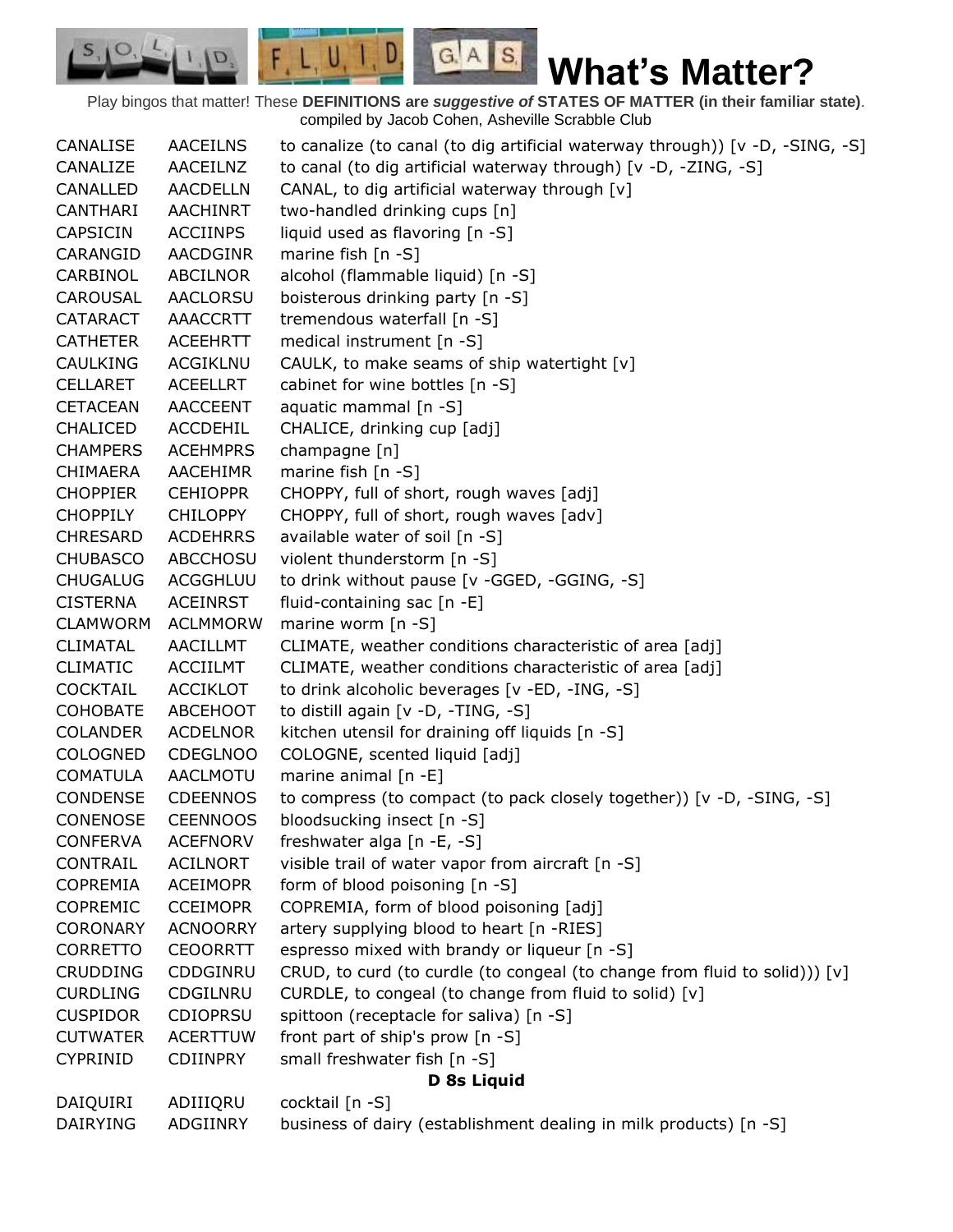$S_{1}$  $\circ$ 

D.

 $G.A.S.$ 

| DAIRYMAN        | AADIMNRY        | man who works or owns dairy (establishment dealing in milk products) [n -MEN]                     |
|-----------------|-----------------|---------------------------------------------------------------------------------------------------|
| <b>DAMPENED</b> | ADDEEMNP        | DAMPEN, to moisten (to make slightly wet) [v]                                                     |
| <b>DAMPENER</b> | <b>ADEEMNPR</b> | one that dampens (to moisten (to make slightly wet) [n -S]                                        |
| <b>DAMPNESS</b> | <b>ADEMNPSS</b> | state of being damp (moist (slightly wet)) [n -ES]                                                |
| <b>DANKNESS</b> | <b>ADEKNNSS</b> | state of being dank (unpleasantly damp) [n -ES]                                                   |
| <b>DEALFISH</b> | <b>ADEFHILS</b> | marine fish $[n - ES]$                                                                            |
| <b>DECOCTED</b> | <b>CCDDEEOT</b> | DECOCT, extract flavor of by boiling [v]                                                          |
| <b>DEFOGGED</b> | <b>DDEEFGGO</b> | DEFOG, to remove fog from [v]                                                                     |
| <b>DEFUELED</b> | <b>DDEEEFLU</b> | DEFUEL, to remove fuel (liquid) from [v]                                                          |
| <b>DELUGING</b> | <b>DEGGILNU</b> | DELUGE, to flood (to inundate (to overwhelm w]ith water)) [v]                                     |
| <b>DEMERSAL</b> | <b>ADEELMRS</b> | found at bottom of sea [adj]                                                                      |
| <b>DEMISTED</b> | <b>DDEEIMST</b> | DEMIST, to defog (to remove fog (condensed water vapor) from [v]                                  |
| <b>DEMISTER</b> | <b>DEEIMRST</b> | one that defogs (to remove fog (condensed water vapor) from [n -S]                                |
| DENDROID        | <b>DDDEINOR</b> | fossil marine invertebrate [n -S]                                                                 |
| <b>DESORBED</b> | <b>BDDEEORS</b> | DESORB, to remove by reverse of absorption [v]                                                    |
| <b>DESORBER</b> | <b>BDEEORRS</b> | one that desorbs (to remove by reverse absorption) [n -S]                                         |
| <b>DEWINESS</b> | <b>DEEINSSW</b> | state of being dewy (moist with dew) [n -ES]                                                      |
| <b>DIALYSIS</b> | ADIILSSY        | separation of substances in solution by diffusion through membrane [n -SES]                       |
| <b>DIALYTIC</b> | <b>ACDIILTY</b> | pertaining to dialysis (separation of substances in solution by diffusion through membrane) [adj] |
| <b>DIARRHEA</b> | AADEHIRR        | intestinal disorder [n -S]                                                                        |
| <b>DIBBLING</b> | <b>BBDGIILN</b> | DIBBLE, to dib (to fish by letting bait bob lightly on water) [v]                                 |
| <b>DIGESTIF</b> | <b>DEFGIIST</b> | alcoholic drink taken after meal [n -S]                                                           |
| <b>DILUVIAL</b> | ADIILLUV        | pertaining to flood [adj]                                                                         |
| <b>DILUVIAN</b> | ADIILNUV        | diluvial (pertaining to flood) [adj]                                                              |
| <b>DIPPABLE</b> | ABDEILPP        | capable of being dipped (to immerse briefly) [adj]                                                |
| <b>DISSOLVE</b> | <b>DEILOSSV</b> | to make into solution [v -D, -VING, -S]                                                           |
| <b>DIURESIS</b> | DEIIRSSU        | excessive discharge of urine (liquid containing body wastes) [ -SES]                              |
| <b>DIURETIC</b> | CDEIIRTU        | drug which increases urinary (liquid containing body wastes) discharge [n -S]                     |
| <b>DOLCETTO</b> | <b>CDELOOTT</b> | red wine of Italy [n -S]                                                                          |
| <b>DOUCHING</b> | <b>CDGHINOU</b> | cleansing with jet of water [n -S] / DOUCHE, to cleanse with jet of water $[v]$                   |
| <b>DOWNPIPE</b> | <b>DEINOPPW</b> | pipe for draining water from roof [n -S]                                                          |
| <b>DOWNPOUR</b> | <b>DNOOPRUW</b> | heavy rain [n -S]                                                                                 |
| <b>DRAFFIER</b> | ADEFFIRR        | DRAFFY, damp remains of malt after brewing [adj]                                                  |
| <b>DRAGONET</b> | <b>ADEGNORT</b> | marine fish $[n - S]$                                                                             |
| DRAINAGE        | AADEGINR        | act of draining (to draw off liquid) [n -S]                                                       |
| <b>DRAINING</b> | ADGIINNR        | DRAIN, to draw off liquid [v]                                                                     |
| <b>DRAMMING</b> | <b>ADGIMMNR</b> | DRAM, to tipple (to drink alcoholic beverages) [v]                                                |
| <b>DRAMMOCK</b> | <b>ACDKMMOR</b> | raw oatmeal mixed with cold water [n -S]                                                          |
| <b>DRAMSHOP</b> | <b>ADHMOPRS</b> | barroom (room where liquor is sold) [n -S]                                                        |
| <b>DRAWDOWN</b> | ADDNORWW        | lowering of water level [n -S]                                                                    |
| <b>DRENCHED</b> | <b>CDDEEHNR</b> | DRENCH, to wet thoroughly [v]                                                                     |
| <b>DRENCHER</b> | <b>CDEEHNRR</b> | one that drenches (to wet thoroughly) [n -S]                                                      |
| <b>DRENCHES</b> | <b>CDEEHNRS</b> | DRENCH, to wet thoroughly [v]                                                                     |
| <b>DRIBBLER</b> | <b>BBDEILRR</b> | one that dribbles (to drivel (to let saliva flow from mouth)) [n -S]                              |
| <b>DRIBBLET</b> | <b>BBDEILRT</b> | driblet (small drop of liquid) [n -S]                                                             |
| <b>DRIFTAGE</b> | ADEFGIRT        | act of drifting (to move along in current) [n -S]                                                 |
|                 |                 |                                                                                                   |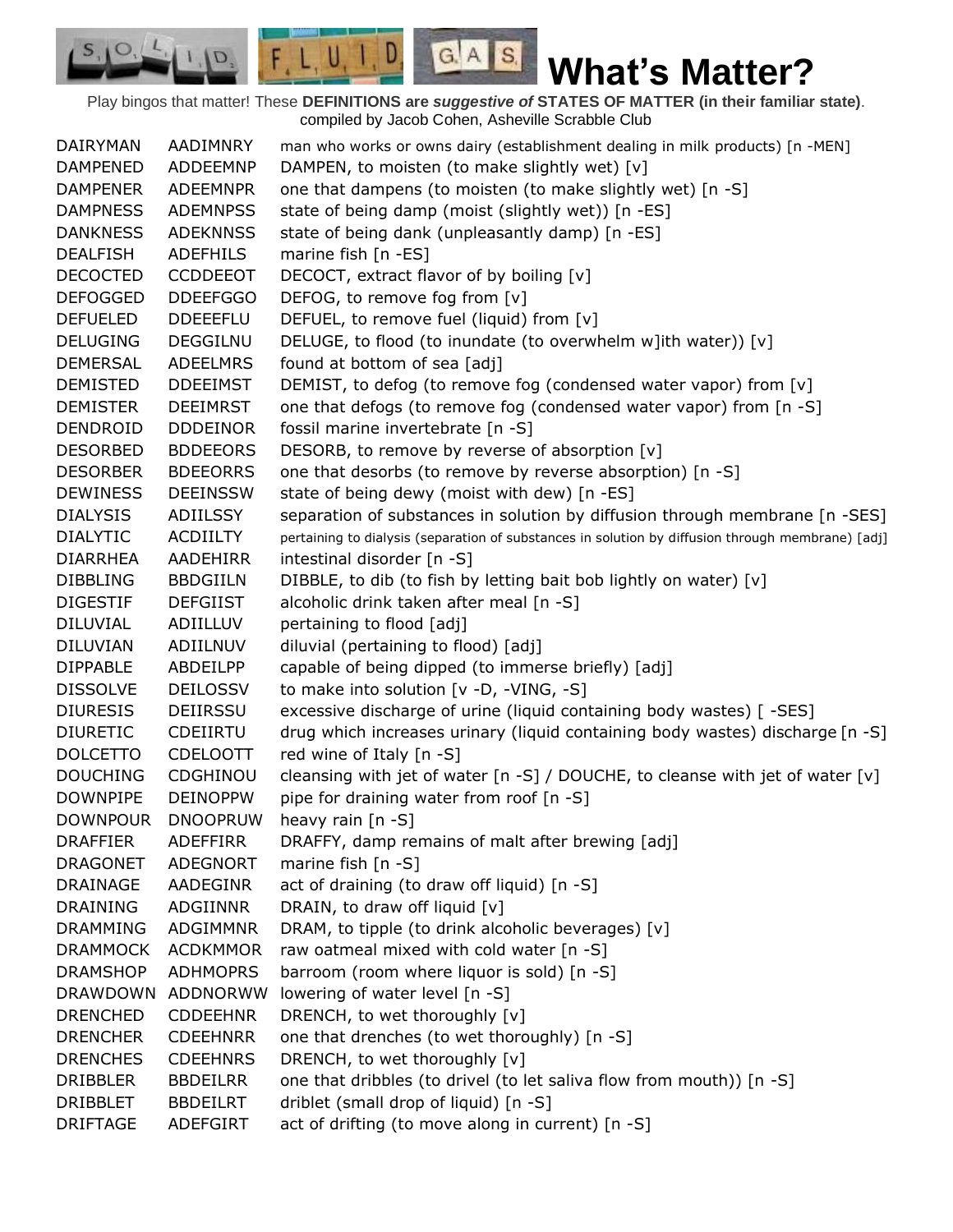$S_{1}$  $\circ$ 

D.

 $G.A.S.$ 

| DRIFTING        | <b>DFGIINRT</b> | DRIFT, to move along in current $[v]$                                                |
|-----------------|-----------------|--------------------------------------------------------------------------------------|
| <b>DRINKING</b> | <b>DGIIKNNR</b> | DRINK, to swallow liquid [v]                                                         |
| <b>DRIPPIER</b> | <b>DEIIPPRR</b> | DRIPPY, very wet [adj]                                                               |
| <b>DRIPPILY</b> | <b>DIILPPRY</b> | DRIPPY, very wet [adv]                                                               |
| <b>DRIPPING</b> | <b>DGIINPPR</b> | juice drawn from meat during cooking [n -S]                                          |
| <b>DRIVELED</b> | <b>DDEEILRV</b> | DRIVEL, to let saliva flow from mouth [v]                                            |
| <b>DRIVELER</b> | DEEILRRV        | one that drivels (to let saliva flow from mouth) [n -S]                              |
| <b>DROOLING</b> | <b>DGILNOOR</b> | DROOL, to drivel (to let saliva flow from mouth) [v]                                 |
| <b>DROPSIED</b> | <b>DDEIOPRS</b> | DROPSY, excessive accumulation of serous fluid [adj]                                 |
| <b>DROPSIES</b> | <b>DEIOPRSS</b> | DROPSY, excessive accumulation of serous fluid [n]                                   |
| <b>DROUGHTY</b> | <b>DGHORTUY</b> | dry (having no moisture) [adj -TIER, -TIEST]                                         |
| <b>DROUKING</b> | <b>DGIKNORU</b> | DROUK, to drench (to wet thoroughly) [v]                                             |
| <b>DROWNDED</b> | <b>DDDENORW</b> | DROWND, to drown (to suffocate in water) [v]                                         |
| <b>DROWNING</b> | <b>DGINNORW</b> | DROWN, to suffocate in water [v]                                                     |
| <b>DRUNKARD</b> | ADDKNRRU        | one who is habitually drunk [n -S]                                                   |
| <b>DRUNKEST</b> | <b>DEKNRSTU</b> | DRUNK, intoxicated [adj]                                                             |
| <b>DRUNKISH</b> | <b>DHIKNRSU</b> | somewhat drunk [adj]                                                                 |
| <b>DUCKBILL</b> | <b>BCDIKLLU</b> | platypus (aquatic mammal) [n -S]                                                     |
| <b>DUCKWEED</b> | <b>CDDEEKUW</b> | aquatic plant $[n -S]$                                                               |
|                 |                 | <b>E 8s Liquid</b>                                                                   |
| <b>ECHINOID</b> | <b>CDEHIINO</b> | spiny marine animal [n -S]                                                           |
| <b>EELGRASS</b> | <b>AEEGLRSS</b> | aquatic plant [n -ES]                                                                |
| <b>EFFLUENT</b> | <b>EEFFLNTU</b> | outflow [n -S]                                                                       |
| <b>EFFLUXES</b> | <b>EEFFLSUX</b> | EFFLUX, outflow [n]                                                                  |
| <b>EMBAYING</b> | ABEGIMNY        | EMBAY, to enclose in bay [v]                                                         |
| <b>EMBOLISM</b> | <b>BEILMMOS</b> | obstruction of blood vessel by embolus [n -S]                                        |
| <b>EMERGENT</b> | <b>EEEGMNRT</b> | type of aquatic plant [n -S]                                                         |
| <b>EMPTINGS</b> | <b>EGIMNPST</b> | emptins (liquid leavening) [n -S ]                                                   |
| <b>EMULSIFY</b> | <b>EFILMSUY</b> | to make into emulsion (type of liquid mixture) [v -FIED, -ING, -FIES]                |
| <b>EMULSION</b> | <b>EILMNOSU</b> | type of liquid mixture [n -S]                                                        |
| <b>EMULSIVE</b> | <b>EEILMSUV</b> | EMULSION, type of liquid mixture [adj]                                               |
| <b>EMULSOID</b> | <b>DEILMOSU</b> | liquid dispersed in another liquid [n -S]                                            |
| <b>ENDERMIC</b> | <b>CDEEIMNR</b> | acting by absorption through skin [adj]                                              |
| <b>ENDOSMOS</b> | <b>DEMNOOSS</b> | form of osmosis (form of diffusion of liquid through membrane) [n -ES]               |
| <b>ENOPHILE</b> | <b>EEHILNOP</b> | oenophile (lover or connoisseur of wine) [n -S]                                      |
| <b>ERODABLE</b> | ABDEELOR        | erosible (capable of being eroded (to wear away by constant friction)) [adj]         |
| <b>ERODIBLE</b> | <b>BDEEILOR</b> | erosible (capable of being eroded (to wear away by constant friction)) [adj]         |
| <b>EROSIBLE</b> | <b>BEEILORS</b> | capable of being eroded (to wear away by constant friction) [adj]                    |
| <b>ESPRESSO</b> | <b>EEOPRSSS</b> | strong coffee [n -S]                                                                 |
| <b>ETHERIFY</b> | <b>EEFHIRTY</b> | to convert into ether (volatile liquid used as anesthetic) [v -FIED, -ING, -FIES]    |
| <b>ETHERISE</b> | <b>EEEHIRST</b> | etherize (to treat with ether (volatile liquid used as anesthetic) [v -D, -SING, -S] |
| <b>ETHERISH</b> | <b>EEHHIRST</b> | resembling ether (volatile liquid used as anesthetic) [adj]                          |
| <b>ETHERIZE</b> | <b>EEEHIRTZ</b> | to treat with ether (volatile liquid used as anesthetic) [v -D, -ZING, -S]           |
| <b>EUGLENID</b> | DEEGILNU        | euglena (freshwater protozoan) [n -S]                                                |
| <b>EULACHAN</b> | <b>AACEHLNU</b> | eulachon (marine food fish) [n -S]                                                   |
| <b>EULACHON</b> | <b>ACEHLNOU</b> | marine food fish [n -S]                                                              |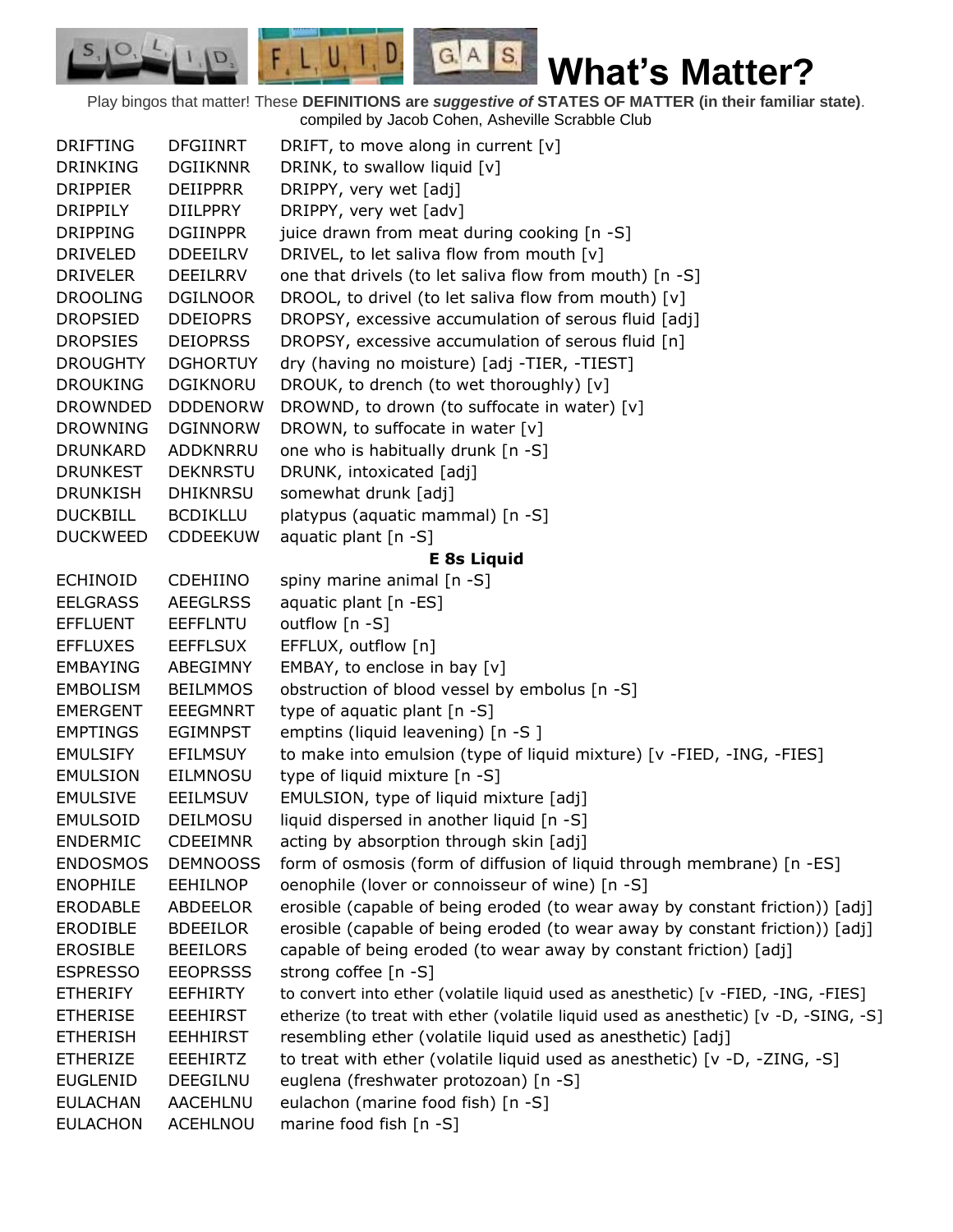$F L U, I, D$  $G.A.S.$  $|I|$ **What's Matter?** Play bingos that matter! These **DEFINITIONS are** *suggestive of* **STATES OF MATTER (in their familiar state)**. compiled by Jacob Cohen, Asheville Scrabble Club EUPHOTIC CEHIOPTU pertaining to upper layer of body of water [adj] EURYBATH ABEHRTUY organism that can live in wide range of water depths [n -S] EUSTATIC ACEISTTU eustacy (worldwide change in sea level) [adj] EUTECTIC CCEEITTU alloy that has lowest possible melting point  $[n -S]$ EXCRETAL ACEELRTX EXCRETA, excreted matter [adj] EXOSMOSE EEMOOSSX form of osmosis (form of diffusion of liquid through membrane) [n -S] EXPRESSO EEOPRSSX espresso (strong coffee) [n -S] EYEDROPS DEEOPRSY medicated solution for eyes applied in drops [n EYEDROPS] EYEWATER AEEERTWY eyewash (eye lotion) [n -S] **F 8s Liquid** FALLFISH AFFHILLS freshwater fish [n -ES] FAMILIAL AAFIILLM pertaining to family (group of persons related by blood or marriage) [adj] FAMILIES AEFIILMS FAMILY, group of persons related by blood or marriage [n] FAUCETRY ACEFRTUY array of faucets (device from controlling liquid from pipe) [n -RIES] FENNIEST EEFINNST FENNY, marshy (resembling marsh (tract of low, wet land)) [adj] FIASCOES ACEFIOSS FIASCO, wine bottle [n] FILEFISH EFFHIILS marine fish [n -ES] FIREPLUG EFGILPRU hydrant (outlet from water main) [n -S] FISHBOAT ABFHIOST watercraft used for fishing [n -S] FISHPOND DFHINOPS pond abounding in edible fish [n -S] FLASHING AFGHILNS sheet metal used in waterproofing roof [n -S] FLATFISH AFFHILST any of order of marine fishes [n -ES] FLATHEAD AADEFHLT marine food fish [n -S] FLOATAGE AAEFGLOT flotage (act of floating (to rest or remain on surface of liquid)) [n -S] FLOATING AFGILNOT FLOAT, to rest or remain on surface of liquid [v] FLOCCING CCFGILNO FLOC, to aggregate into floccules (tuft-like mass) [v] FLOCCULI CCFILLOU small, loosely aggregated masses [n FLOCCULI] FLOODING DFGILNOO filling with fluid to excess [n -S] / FLOOD, to inundate (to overwhelm with water) [v] FLOODWAY ADFLOOWY overflow channel [n -S] FLOWABLE ABEFLLOW FLOW, to move steadily and smoothly along [adj] FLUERICS CEFILRSU fluidics (branch of mechanical engineering) [n FLUERICS] FLUIDICS CDFIILSU branch of mechanical engineering [n FLUIDICS] FLUIDISE DEFIILSU to fluidize (to cause to flow like fluid) [v -D, -SING, -S] FLUIDITY DFIILTUY quality of being able to flow [n -TIES] FLUIDIZE DEFIILUZ to cause to flow like fluid [v -D, -ZING, -S] FLUIDRAM ADFILMRU unit of liquid capacity [n -S] FOAMABLE AABEFLMO FOAM, to form foam (light, bubbly, gas and liquid mass) [adj] FOAMIEST AEFIMOST FOAMY, covered in foam (light, bubbly, gas and liquid mass) [adj] FOAMLESS AEFLMOSS being without foam (light, bubbly, gas and liquid mass) [adj] FOAMLIKE AEFIKLMO resembling foam (light, bubbly, gas and liquid mass) [adj] FOGBOUND BDFGNOOU surrounded by fog [adj] FOGGIEST EFGGIOST FOGGY, filled with fog [adj] FOOLFISH FFHILOOS marine fish [n -ES] FORDABLE ABDEFLOR FORD, to cross by wading [adj] FORDLESS DEFLORSS unable to be forded [adj]

FOREMILK EFIKLMOR milk secreted immediately after childbirth [n -S]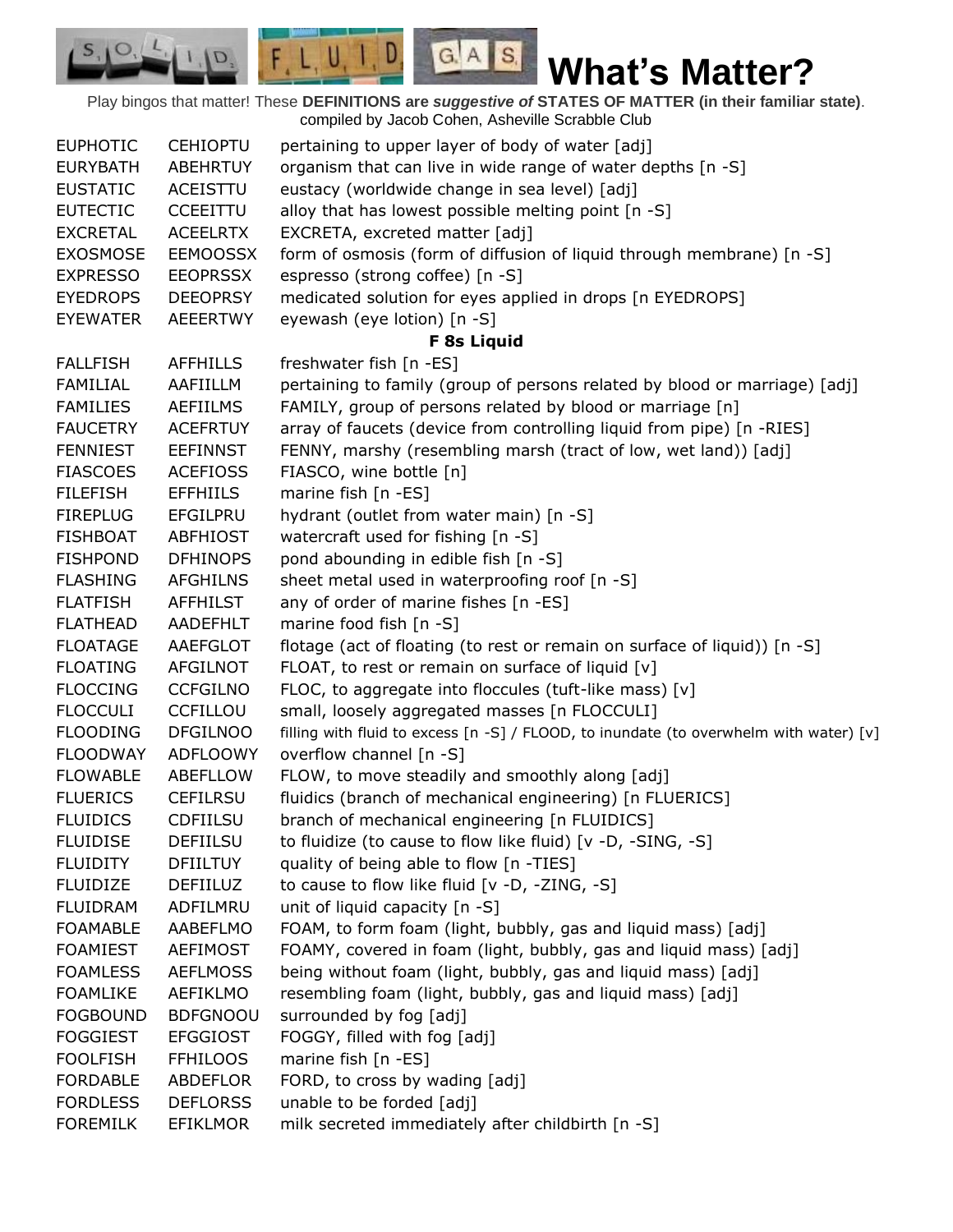$F, L, U, I, D$  $G.A.S.$ **What's Matter?**

Play bingos that matter! These **DEFINITIONS are** *suggestive of* **STATES OF MATTER (in their familiar state)**. compiled by Jacob Cohen, Asheville Scrabble Club

 $S_{1}$  $\circ$ 

D.

| <b>FORMALIN</b> | <b>AFILMNOR</b> | aqueous solution of formaldehyde [n -S]                                                                          |  |
|-----------------|-----------------|------------------------------------------------------------------------------------------------------------------|--|
| <b>FOUNTAIN</b> | AFINNOTU        | to flow like fountain (spring of water) [v -ED, -ING, -S]                                                        |  |
| <b>FRACKING</b> | <b>ACFGIKNR</b> | injection of fluid into shale beds in order to free up petroleum reserves [n -S]                                 |  |
| <b>FRASCATI</b> | <b>AACFIRST</b> | Italian white wine $[n - S]$                                                                                     |  |
| <b>FROGFISH</b> | <b>FFGHIORS</b> | marine fish [n -ES]                                                                                              |  |
| <b>FROTHIER</b> | <b>EFHIORRT</b> | FROTHY, foamy (covered with foam) [adj]                                                                          |  |
| <b>FROTHILY</b> | <b>FHILORTY</b> | FROTHY, foamy (covered with foam) [adv]                                                                          |  |
| <b>FROTHING</b> | <b>FGHINORT</b> | FROTH, to foam (to form foam (light, bubbly, gas and liquid mass)) [v] / layer of foam in liquid or solid [n -S] |  |
| <b>FROZENLY</b> | <b>EFLNORYZ</b> | FROZEN, very cold [adv]                                                                                          |  |
| <b>FUELLING</b> | EFGILLNU        | FUEL, to provide with fuel (material used to produce energy) [v]                                                 |  |
| <b>FURFURAN</b> | AFFNRRUU        | furan (flammable liquid) [n -S]                                                                                  |  |
|                 |                 | <b>G 8s Liquid</b>                                                                                               |  |
| <b>GANYMEDE</b> | <b>ADEEGMNY</b> | youth who serves liquors [n -S]                                                                                  |  |
| <b>GASKETED</b> | ADEEGKST        | GASKET, packing for making something fluid-tight [adj]                                                           |  |
| <b>GASOGENE</b> | <b>AEEGGNOS</b> | gazogene (apparatus for carbonating liquids) [n -S]                                                              |  |
| <b>GASOLENE</b> | <b>AEEGLNOS</b> | gasoline (liquid fuel) [n -S]                                                                                    |  |
| <b>GASOLINE</b> | <b>AEGILNOS</b> | liquid fuel [n -S]                                                                                               |  |
| <b>GAZOGENE</b> | AEEGGNOZ        | apparatus for carbonating liquids [n -S]                                                                         |  |
| <b>GEEPOUND</b> | <b>DEEGNOPU</b> | unit of mass $[n - S]$                                                                                           |  |
| <b>GEYSERED</b> | <b>DEEEGRSY</b> | GEYSER, to eject jets of hot water and steam [v]                                                                 |  |
| <b>GILTHEAD</b> | ADEGHILT        | marine fish $[n -S]$                                                                                             |  |
| <b>GINNIEST</b> | <b>EGIINNST</b> | GINNY, affected with gin (strong liquor) [adj]                                                                   |  |
| <b>GLASSFUL</b> | AFGLLSSU        | as much as drinking glass will hold [n -S]                                                                       |  |
| <b>GLEETIER</b> | <b>EEEGILRT</b> | GLEETY, resembling mucus (viscid bodily fluid) [adj]                                                             |  |
| <b>GLUHWEIN</b> | <b>EGHILNUW</b> | wine flavored with spices [n -S]                                                                                 |  |
| <b>GLUHWEIN</b> | <b>EGHILNUW</b> | wine flavored with spices [n -S]                                                                                 |  |
| <b>GLUTCHED</b> | <b>CDEGHLTU</b> | GLUTCH, to drink or swallow [v]                                                                                  |  |
| <b>GLUTCHES</b> | <b>CEGHLSTU</b> | GLUTCH, to drink or swallow [v]                                                                                  |  |
| <b>GLYCEMIA</b> | <b>ACEGILMY</b> | presence of glucose in blood [n -S]                                                                              |  |
| <b>GLYCEMIC</b> | <b>CCEGILMY</b> | GLYCEMIA, presence of glucose in blood [adj]                                                                     |  |
| <b>GLYCOLIC</b> | <b>CCGILLOY</b> | GLYCOL, alcohol (flammable liquid) [adj]                                                                         |  |
| <b>GOLDFISH</b> | <b>DFGHILOS</b> | freshwater fish [n -ES]                                                                                          |  |
| <b>GOREFEST</b> | <b>EEFGORST</b> | movie featuring much bloodshed [n -S]                                                                            |  |
| <b>GORINESS</b> | <b>EGINORSS</b> | state of being gory (bloody) [n -ES]                                                                             |  |
| <b>GROGGERY</b> | <b>EGGGORRY</b> | barroom (room where liquor is sold) [n -RIES]                                                                    |  |
| <b>GROGSHOP</b> | <b>GGHOOPRS</b> | groggery (barroom (room where liquor is sold) [n -S]                                                             |  |
| <b>GUGGLING</b> | <b>GGGGILNU</b> | GUGGLE, to gurgle (to flow with bubbling sounds) [v]                                                             |  |
| <b>GULFIEST</b> | <b>EFGILSTU</b> | GULFY, full of whirlpools [adj]                                                                                  |  |
| <b>GULLYING</b> | <b>GGILLNUY</b> | GULLY, to form ravines by action of water [v]                                                                    |  |
| <b>GURGLING</b> | GGGILNRU        | GURGLE, to flow with bubbling sounds [v]                                                                         |  |
| <b>GUTTERED</b> | DEEGRTTU        | GUTTER, to form channels for draining off water [v]                                                              |  |
| <b>GUZZLING</b> | <b>GGILNUZZ</b> | GUZZLE, to drink rapidly [v]                                                                                     |  |
| H 8s Liquid     |                 |                                                                                                                  |  |
| <b>HAEMATAL</b> | AAAEHLMT        | hemal (pertaining to blood) [adj]                                                                                |  |
| <b>HAEMATIC</b> | AACEHIMT        | hematic (medicine for blood disease) [n -S]                                                                      |  |
| <b>HALAZONE</b> | AAEHLNOZ        | disinfectant for drinking water [n -S]                                                                           |  |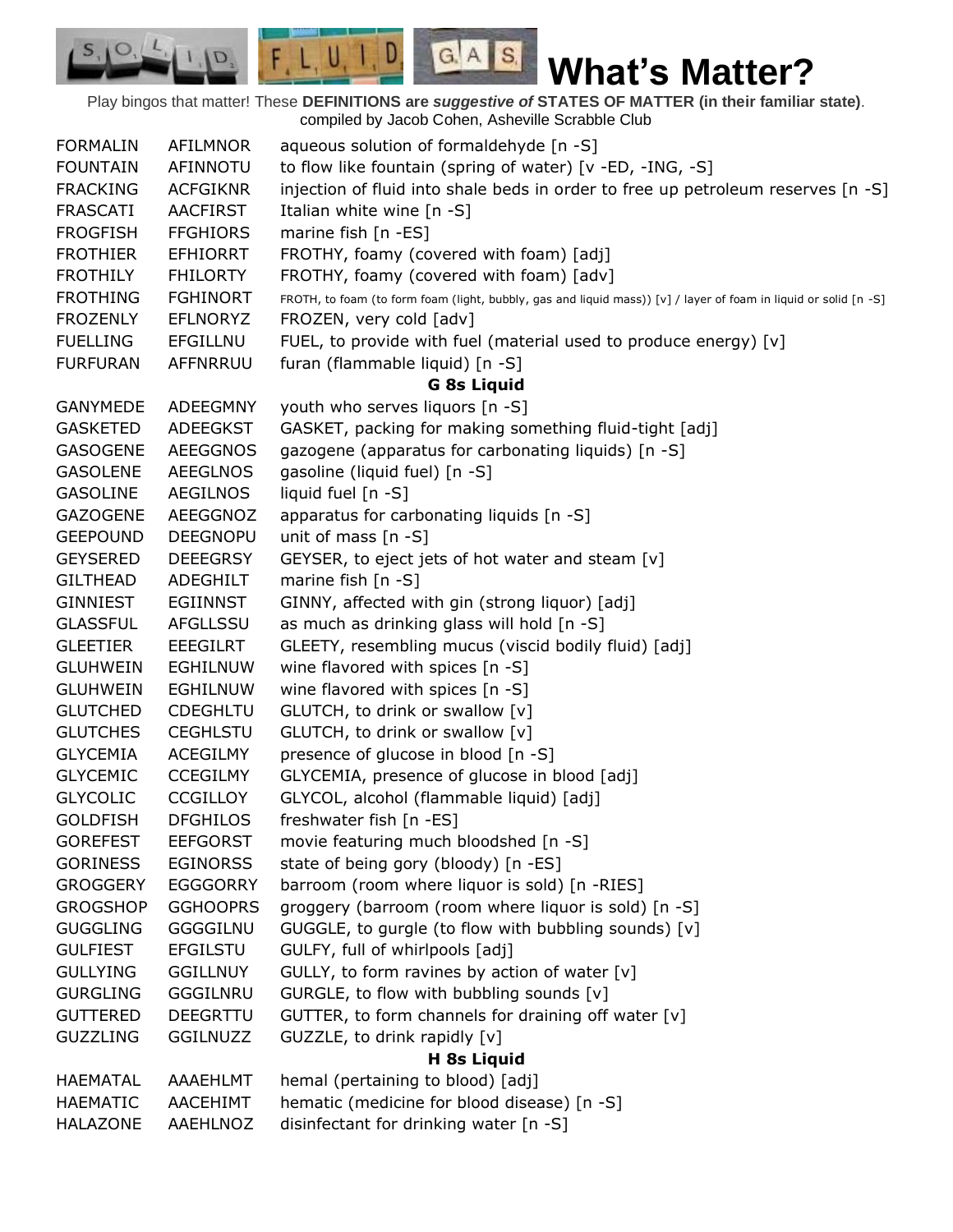$F, L, U, I, D$  $G.A.S.$  $S_{1}$  $\mathcal{O},$ D. **What's Matter?**

Play bingos that matter! These **DEFINITIONS are** *suggestive of* **STATES OF MATTER (in their familiar state)**. compiled by Jacob Cohen, Asheville Scrabble Club

| <b>HALFBEAK</b> | AABEFHKL        | marine fish $[n - S]$                                                     |  |
|-----------------|-----------------|---------------------------------------------------------------------------|--|
| <b>HANGOVER</b> | <b>AEGHNORV</b> | physical effects following drinking binge [n -S]                          |  |
| <b>HATTERIA</b> | AAEHIRTT        | reptile (any of class of cold-blooded, air-breathing vertebrates) [n -S]  |  |
| <b>HEADFISH</b> | <b>ADEFHHIS</b> | marine fish [n -ES]                                                       |  |
| <b>HEADGATE</b> | AADEEGHT        | gate to control flow of water [n -S]                                      |  |
| <b>HEADGATE</b> | AADEEGHT        | gate to control flow of water [n -S]                                      |  |
| <b>HEADPOND</b> | <b>ADDEHNOP</b> | pond created behind dam [n -S]                                            |  |
| <b>HEADRACE</b> | AACDEEHR        | water channel [n -S]                                                      |  |
| <b>HEMATOID</b> | ADEHIMOT        | resembling blood [adj]                                                    |  |
| <b>HEMATOMA</b> | AAEGMMOT        | swelling filled with blood [n -S, -TA]                                    |  |
| <b>HIDROSIS</b> | <b>DHIIORSS</b> | normal perspiration [n -SES]                                              |  |
| <b>HIDROTIC</b> | <b>CDHIIORT</b> | drug that induces perspiration [n -S]                                     |  |
| <b>HINDMILK</b> | <b>DHIIKLMN</b> | breast milk exuded after first part of feeding [n -S]                     |  |
| <b>HOMEBREW</b> | <b>BEEHMORW</b> | alcoholic beverage made at home [n -S]                                    |  |
| <b>HOOTCHES</b> | <b>CEHHOOST</b> | HOOTCH, hooch (cheap whiskey) [n]                                         |  |
| <b>HORNWORT</b> | <b>HNOORRTW</b> | aquatic herb [n -S]                                                       |  |
| <b>HOTBLOOD</b> | <b>BDHLOOOT</b> | thoroughbred horse [n -S]                                                 |  |
| <b>HUMIDIFY</b> | <b>DFHIIMUY</b> | to make humid (moisture of air) [v -FIED, -ING, -FS]                      |  |
| <b>HUMIDITY</b> | <b>DHIIMTUY</b> | moisture of air [n -TIES]                                                 |  |
| <b>HUMITURE</b> | EHIMRTUU        | combined measurement of temperature and humidity (moisture of air) [n -S] |  |
| <b>HYDRAGOG</b> | <b>ADGGHORY</b> | purgative causing watery discharges [n -S]                                |  |
| <b>HYDRATOR</b> | <b>ADHORRTY</b> | one that hydrates (to combine with water) [n -S]                          |  |
| <b>HYDRILLA</b> | ADHILLRY        | aquatic Asian plant [n -S]                                                |  |
| <b>HYDROMEL</b> | <b>DEHLMORY</b> | mixture of honey and water [n -S]                                         |  |
| <b>HYDRONIC</b> | <b>CDHINORY</b> | pertaining to heating and cooling by water [adj]                          |  |
| <b>HYDROSOL</b> | <b>DHLOORSY</b> | aqueous solution of colloid [n -S]                                        |  |
| <b>HYPHEMIA</b> | <b>AEHHIMPY</b> | deficiency of blood [n -S]                                                |  |
|                 |                 | I 8s Liquid                                                               |  |
| <b>ICEKHANA</b> | <b>AACEHIKN</b> | automotive event held on frozen lake [n -S]                               |  |
| <b>ICHOROUS</b> | <b>CHIOORSU</b> | ICHOR, watery discharge from wound [adj]                                  |  |
| <b>IMBIBING</b> | <b>BBGIIIMN</b> | IMBIBE, to drink (to swallow liquid) [v]                                  |  |
| <b>INFLUENT</b> | EFILNNTU        | tributary [n -S]                                                          |  |
| <b>INFLUXES</b> | <b>EFILNSUX</b> | INFLUX, flowing in [n]                                                    |  |
| <b>INJECTED</b> | <b>CDEEIJNT</b> | INJECT, to force fluid into [v]                                           |  |
| <b>INJECTOR</b> | <b>CEIJNORT</b> | one that injects (to force fluid into) [n -S]                             |  |
| <b>INKSTONE</b> | <b>EIKNNOST</b> | stone on which dry ink and water are mixed [n -S]                         |  |
| <b>INUNDANT</b> | <b>ADINNNTU</b> | inundating (to overwhelm with water) [adj]                                |  |
| <b>INUNDATE</b> | ADEINNTU        | to overwhelm with water [v -D, -TING, -S]                                 |  |
| <b>IRRIGATE</b> | AEGIIRRT        | to supply with water by artificial means [v -D, -TING, -S]                |  |
| <b>ISCHEMIA</b> | <b>ACEHIIMS</b> | type of anemia (disorder of blood) [n -S]                                 |  |
| <b>ISCHEMIC</b> | <b>CCEHIIMS</b> | ISCHEMIA, type of anemia (disorder of blood) [adj]                        |  |
| <b>ISLANDED</b> | <b>ADDEILNS</b> | ISLAND, to make into island (land area entirely surrounded by water) [v]  |  |
| <b>ISOPRENE</b> | <b>EEINOPRS</b> | volatile liquid [n -S]                                                    |  |
| J 8s Liquid     |                 |                                                                           |  |
| <b>JACKROLL</b> | <b>ACJKLLOR</b> | to rob drunken or sleeping person [v -ED, -ING, -S]                       |  |
| <b>JEROBOAM</b> | ABEJMOOR        | wine bottle [n -S]                                                        |  |
|                 |                 |                                                                           |  |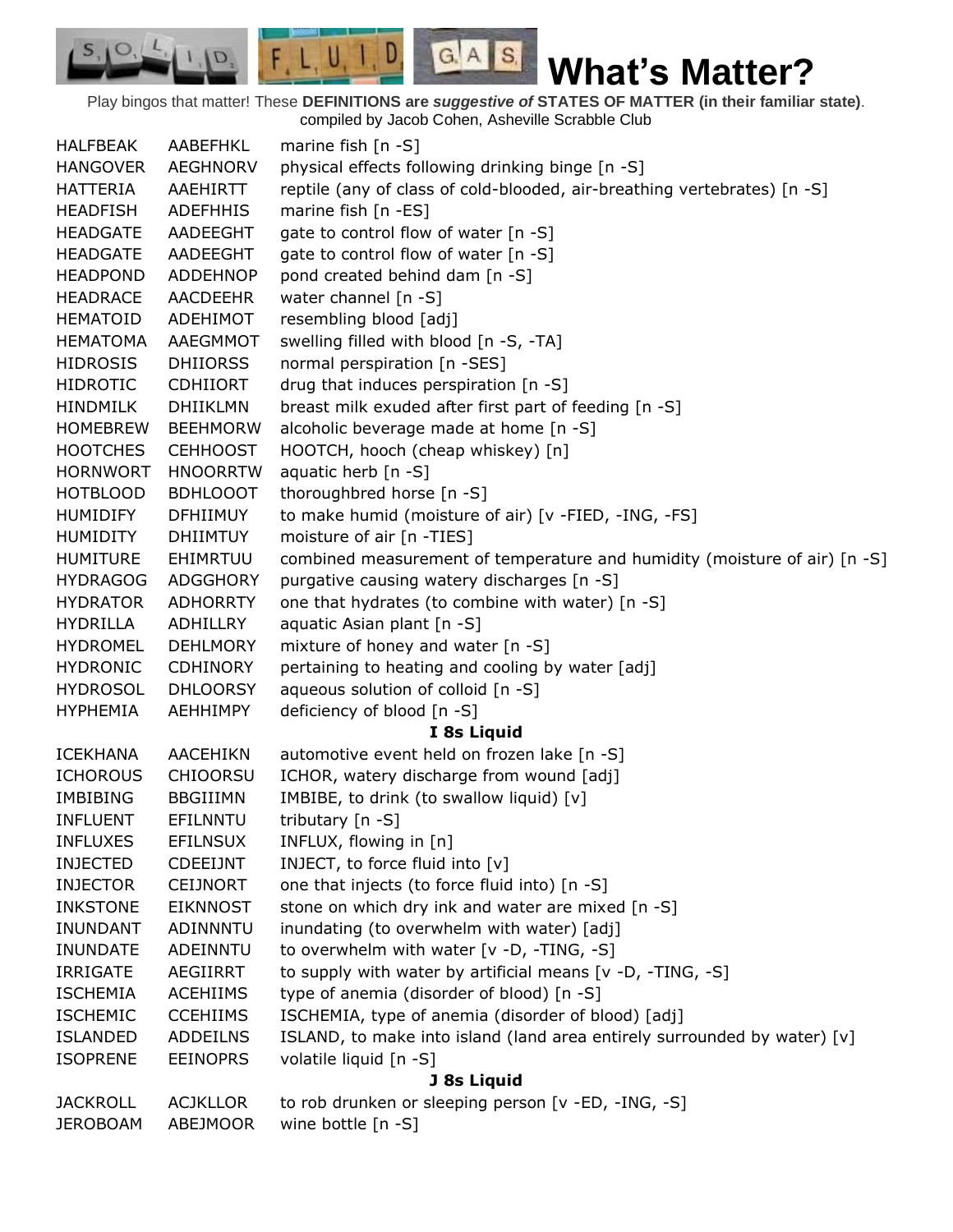$F, L, U, I, D$ 

D.

 $S_{1}$  $\circ$ 

## **K 8s Liquid**

 $G.A.S.$ 

| <b>KINGFISH</b> | <b>FGHIIKNS</b> | marine food fish [n -ES]                                                                  |
|-----------------|-----------------|-------------------------------------------------------------------------------------------|
| <b>KINSFOLK</b> | <b>FIKKLNOS</b> | kinfolk (relatives (one who is connected with another by blood or marriage)) [n KINSFOLK] |
| <b>KIRSCHES</b> | <b>CEHIKRSS</b> | KIRSCH, kind of brandy [n]                                                                |
| <b>KOUMISES</b> | <b>EIKMOSSU</b> | KOUMIS, koumiss (beverage made from camel's milk) [n]                                     |
| <b>KOUMYSES</b> | <b>EKMOSSUY</b> | KOUMYS, koumiss (beverage made from camel's milk) [n]                                     |
| <b>KUMISSES</b> | <b>EIKMSSSU</b> | KUMISS, koumiss (beverage made from camel's milk) [n]                                     |
| <b>KYMOGRAM</b> | <b>AGKMMORY</b> | record of fluid pressure [n -S]                                                           |
|                 |                 | L 8s Liquid                                                                               |
| <b>LACTEOUS</b> | <b>ACELOSTU</b> | resembling milk [adj]                                                                     |
| <b>LADYFISH</b> | <b>ADFHILSY</b> | bonefish (slender marine fish) [n -ES]                                                    |
| LAGOONAL        | <b>AAGLLNOO</b> | LAGOON, shallow body of water [adj]                                                       |
| <b>LAKEFILL</b> | <b>AEFIKLLL</b> | area of land built by filling lake [n -S]                                                 |
| LAKEHEAD        | AADEEHKL        | shore of lake farthest from outlet [n -S]                                                 |
| LAKELAND        | <b>AADEKLLN</b> | area with many lakes [n -S]                                                               |
| LAKELIKE        | <b>AEEIKKLL</b> | LAKE, sizable inland body of water [adj]                                                  |
| <b>LAKEPORT</b> | <b>AEKLOPRT</b> | city located on shore of lake [n -S]                                                      |
| LAKESIDE        | <b>ADEEIKLS</b> | land along edge of lake [n -S]                                                            |
| LAKEVIEW        | <b>AEEIKLVW</b> | overlooking lake (sizable inland body of water) [adj]                                     |
| <b>LAKEWARD</b> | AADEKLRW        | facing lake (sizable inland body of water) [adj]                                          |
| <b>LANCELET</b> | <b>ACEELLNT</b> | small marine organism [n -S]                                                              |
| LANDFAST        | <b>AADFLNST</b> | attached to shore -- used of ice [adj]                                                    |
| LANDWASH        | <b>AADHLNSW</b> | shore area between high-water mark and sea [n -ES]                                        |
| <b>LAPPERED</b> | <b>ADEELPPR</b> | LAPPER, to lopper (to curdle (to congeal (to change from fluid to solid))) $[v]$          |
| <b>LEACHATE</b> | AACEEHLT        | solution obtained by leaching [n -S]                                                      |
| <b>LEACHIER</b> | <b>ACEEHILR</b> | LEACHY, porous (having minute openings) [adj]                                             |
| <b>LEACHING</b> | <b>ACEGHILN</b> | LEACH, to subject to filtering action of liquid $[v]$                                     |
| <b>LEADSMAN</b> | <b>AADELMNS</b> | seaman who measures depth of water [n -MEN]                                               |
| LEAKIEST        | <b>AEEIKLST</b> | LEAKY, tending to leak [adj]                                                              |
| <b>LEAKLESS</b> | <b>AEEKLLSS</b> | designed not to leak [adj]                                                                |
| <b>LECHAYIM</b> | <b>ACEHILMY</b> | lehayim (traditional Jewish toast) [n -S]                                                 |
| <b>LEMONADE</b> | ADEELMNO        | beverage (liquid for drinking) [n -S]                                                     |
| <b>LEUCEMIA</b> | ACEEILMU        | leukemia (disease of blood-forming organs) [n -S]                                         |
| <b>LEUCEMIC</b> | CCEEILMU        | LEUCEMIA, leukemia (disease of blood-forming organs) [adj]                                |
| <b>LEUCOSIS</b> | CEILOSSU        | leukosis (leukemia (disease of blood-forming organs)) [n -SES]                            |
| LEUKEMIA        | AEEIKLMU        | disease of blood-forming organs [n -S]                                                    |
| <b>LEUKOSIS</b> | <b>EIKLOSSU</b> | leukemia (disease of blood-forming organs) [n -SES]                                       |
| <b>LEUKOTIC</b> | <b>CEIKLOTU</b> | LEUKOSIS, leukemia (disease of blood-forming organs) [adj]                                |
| <b>LEWISITE</b> | <b>EEIILSTW</b> | vesicant liquid [n -S]                                                                    |
| <b>LIBATION</b> | <b>ABIILNOT</b> | ceremonial pouring of liquid [n -S]                                                       |
| LIGROINE        | <b>EGIILNOR</b> | ligroin (flammable liquid) [n -S]                                                         |
| LIMEWASH        | <b>AEHILMSW</b> | mixture of lime and water for coating walls [n -ES]                                       |
| <b>LIMINESS</b> | <b>EIILMNSS</b> | state of being limy (resembling or containing lime (mineral)) [n -ES]                     |
| LIMNETIC        | <b>CEIILMNT</b> | pertaining to open water of lake or pond [adj]                                            |
| LINIMENT        | EIILMNNT        | medicinal liquid [n -S]                                                                   |
| LIQUIDLY        | <b>DIILLQUY</b> | in free-flowing manner [adv]                                                              |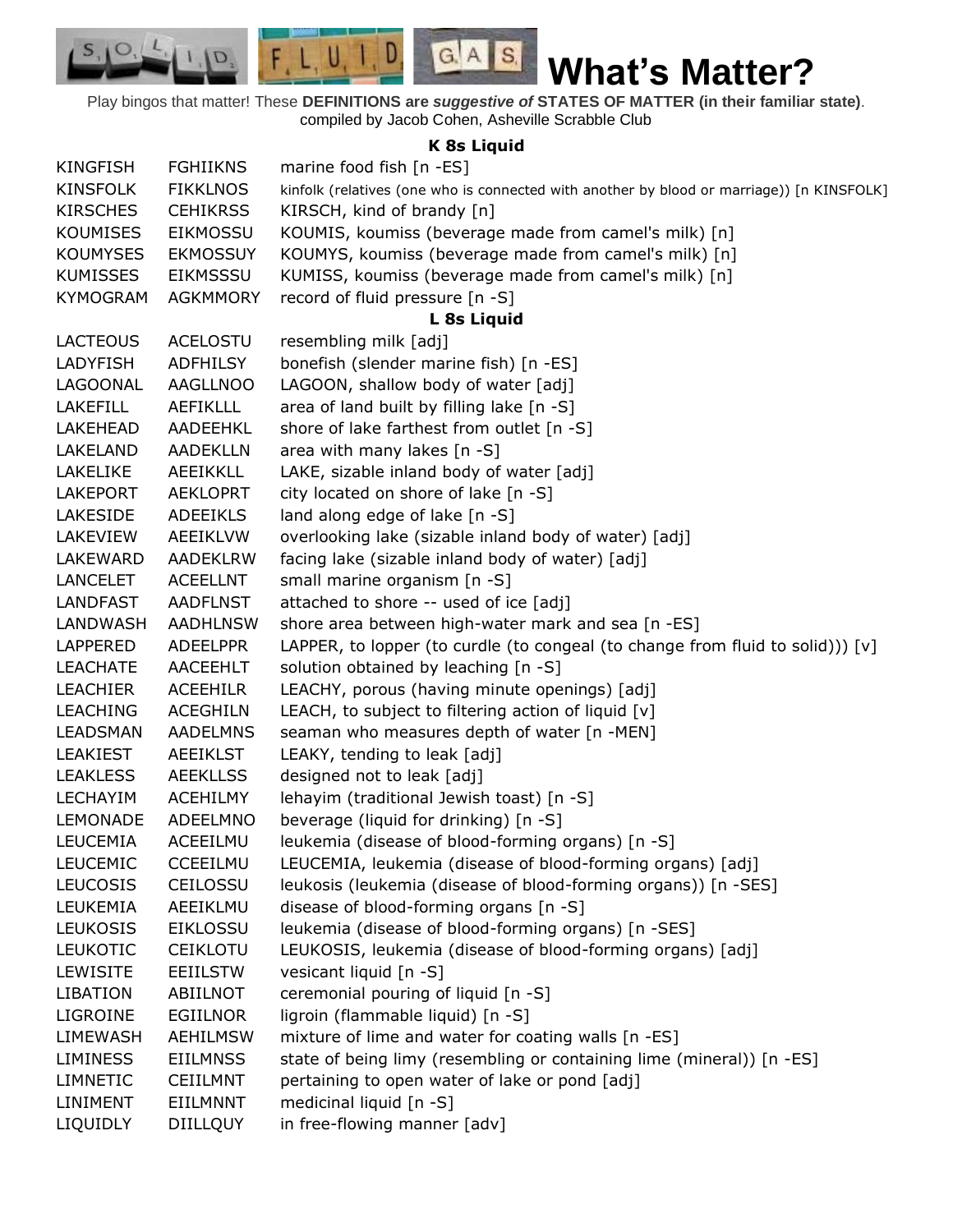$G.A.S.$ **What's Matter?**

Play bingos that matter! These **DEFINITIONS are** *suggestive of* **STATES OF MATTER (in their familiar state)**. compiled by Jacob Cohen, Asheville Scrabble Club LIQUORED DEILOQRU LIQUOR, to intoxicate with liquor (alcoholic beverage) [v] LITHEMIA AEHIILMT excess of uric acid in blood [n -S] LITHEMIC CEHIILMT LITHEMIA, excess of uric acid in blood [adj] LITTORAL AILLORTT coastal region [n -S] LIVEWELL EEILLLVW container of water in boat for keeping fish alive [n -S] LIXIVIAL AIIILLVX LIXIVIUM, solution obtained by leaching [adj] LIXIVIUM IIILMUVX solution obtained by leaching [n -IA, -S] LONGNECK CEGKLNNO beer bottle with long neck [n -S] LOOKDOWN DKLNOOOW marine fish [n -S] LOPPERED DEELOPPR LOPPER, to curdle (to congeal (to change from fluid to solid)) [v] LUMPFISH FHILMPSU marine fish [n -ES] LYMPHOID DHILMOPY LYMPH, body fluid containing white blood cells [adj] LYMPHOUS HLMOPSUY LYMPH, body fluid containing white blood cells [adj] **M 8s Liquid** MACERATE AACEEMRT to soften by soaking in liquid [v -D, -S, -TING] MACKEREL ACEEKLMR marine food fish [n -S] MAGMATIC AACGIMMT MAGMA, molten matter from which igneous rock is formed [adj] MALVASIA AAAILMSV malmsey (white wine) [n -S] MAMMATUS AAMMMSTU type of cloud [n -TI] MANATOID AADIMNOT MANATEE, aquatic mammal [adj] MANNITIC ACIIMNNT MANNITE, mannitol (alcohol (flammable liquid)) [adj] MANNITOL AILMNNOT alcohol (flammable liquid) [n -S] MARINADE AADEIMNR to marinate (to soak in seasoned liquid before cooking) [v -D, -DING, -S] MARINATE AAEIMNRT to soak in seasoned liquid before cooking [v -D, -TING, -s] MARISHES AEHIMRSS MARISH, marsh (tract of low, wet land) [n] MARSHIER AEHIMRRS MARSHY, resembling marsh (tract of low, wet land) [adj] MAUSIEST AEIMSSTU MAUSY, mauzy (foggy, misty) [adj] MAUZIEST AEIMSTUZ MAUZY, foggy, misty [adj] MELLIFIC CEFIILLM producing honey [adj] MELTABLE ABEELLMT MELT, to change from solid to liquid state by heat [adj] MENHADEN ADEEHMNN marine fish [n -S] MENSTRUA AEMNRSTU solvents (substance capable of dissolving others) [n MENSTRUA] MENTHENE EEEHMNNT liquid hydrocarbon [n -S] MERCURIC CCEIMRRU MERCURY, metallic element [adj] MESOSAUR AEMORSSU extinct aquatic reptile [n -S] METHYLAL AEHLLMTY flammable liquid [n -S] MIASMATA AAAIMMST MIASMA, noxious vapor [n] MIDWATER ADEIMRTW middle portion vertically of body of water [n -S] MILKFISH FHIIKLMS marine food fish [n -ES] MILKIEST EIIKLMST MILKY, resembling or suggestive of milk [adj] MILKLESS EIKLLMSS lacking milk [adj] MILKMAID ADIIKLMM woman who milks cows [n -S] MILKSHED DEHIKLMS region supplying milk to particular community [n -S] MILLPOND DILLMNOP pond for supplying water to run mill wheel (type of waterwheel) [n -S] MILLRACE ACEILLMR current of water that drives mill wheel [n -S] MIRINESS EIIMNRSS state of being miry (swampy (marshy (resembling marsh))) [n -ES]

 $F L U, I, D$ 

 $|I|$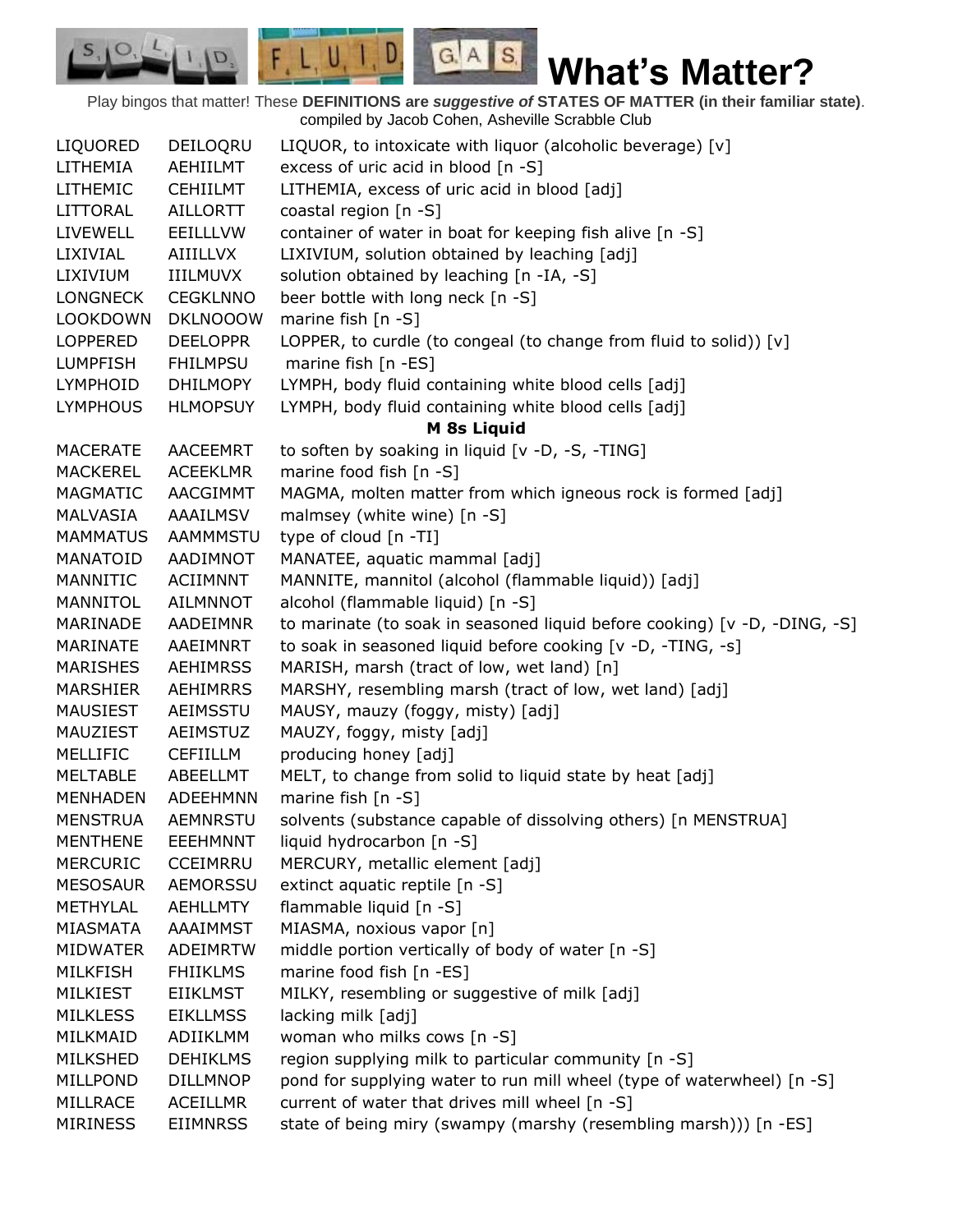**What's Matter?**

Play bingos that matter! These **DEFINITIONS are** *suggestive of* **STATES OF MATTER (in their familiar state)**. compiled by Jacob Cohen, Asheville Scrabble Club

 $G.A.S.$ 

 $F, L, U, I, D,$ 

D.

| <b>MIXOLOGY</b>                    | <b>GILMOOXY</b>                    | art of making mixed drinks [n -GIES]                                      |
|------------------------------------|------------------------------------|---------------------------------------------------------------------------|
| MIZZLIER                           | EIILMRZZ                           | MIZZLY, characterized by fine rain [adj]                                  |
| MIZZLING                           | GIILMNZZ                           | MIZZLE, to rain in fine droplets [v]                                      |
| <b>MOCKTAIL</b>                    | <b>ACIKLMOT</b>                    | cocktail with no alcohol [n -S]                                           |
| <b>MOISTEST</b>                    | <b>EIMOSSTT</b>                    | MOIST, slightly wet [adj]                                                 |
| <b>MOISTFUL</b>                    | <b>FILMOSTU</b>                    | moist (slightly wet) [adj]                                                |
| <b>MOISTURE</b>                    | EIMORSTU                           | condensed or diffused liquid [n -S]                                       |
| MOLARITY                           | <b>AILMORTY</b>                    | number of moles of solute per liter of solution [n -TIES]                 |
| MOLTENLY                           | <b>ELLMNOTY</b>                    | MOLTEN, made liquid by heat [adv]                                         |
| <b>MONKFISH</b>                    | <b>FHIKMNOS</b>                    | marine fish [n -ES]                                                       |
| <b>MONOKINE</b>                    | <b>EIKMNNOO</b>                    | substance secreted by white blood cells [n -S]                            |
| MONTEITH                           | <b>EHIMNOTT</b>                    | large punch bowl [n -S]                                                   |
| <b>MOONFISH</b>                    | <b>FHIMNOOS</b>                    | marine fish [n -ES]                                                       |
| <b>MOORIEST</b>                    | <b>EIMOORST</b>                    | MOORY, marshy (resembling marsh (tract of low, wet land)) [adj]           |
| <b>MOORLAND</b>                    | <b>ADLMNOOR</b>                    | tract of marshy land [n -S]                                               |
| <b>MORASSES</b>                    | <b>AEMORSSS</b>                    | MORASS, marsh (tract of low, wet land) [n]                                |
| <b>MOUSSEUX</b>                    | <b>EMOSSUUX</b>                    | sparkling wine [n MOUSSEUX]                                               |
| <b>MUDSLIDE</b>                    | <b>DDEILMSU</b>                    | mudflow down slope [n -S]                                                 |
| <b>MUSCADEL</b>                    | ACDELMSU                           | muscatel (wine made from muscat grapes) [n -S]                            |
| <b>MUSCADET</b>                    | <b>ACDEMSTU</b>                    | dry white French wine [n -S]                                              |
| <b>MUSCATEL</b>                    | <b>ACELMSTU</b>                    | wine made from muscat grapes [n -S]                                       |
| <b>MUSQUASH</b>                    | AHMQSSUU                           | muskrat (aquatic rodent) [n -ES]                                          |
| <b>MUTCHKIN</b>                    | <b>CHIKMNTU</b>                    | Scottish unit of liquid measure [n -S]                                    |
|                                    |                                    | N 8s Liquid                                                               |
| NARGHILE                           | AEGHILNR                           | hookah (water pipe) [n -S]                                                |
| <b>NARGILEH</b>                    | AEGHILNR                           | narghile (hookah (water pipe)) [n -S]                                     |
| NARWHALE                           | AAEHLNRW                           | narwhal (arctic aquatic mammal) [n -S]                                    |
| <b>NATATION</b>                    | AAINNOTT                           | act of swimming (to propel oneself in water by natural means) [n -S]      |
| <b>NEBULISE</b>                    |                                    |                                                                           |
| <b>NEBULIZE</b>                    | <b>BEEILNSU</b>                    | to nebulize (to reduce to fine spray) [v -D, -SING, -S]                   |
|                                    | <b>BEEILNUZ</b>                    | to reduce to fine spray [v -D, -ZING, -S]                                 |
| <b>NEKTONIC</b>                    | <b>CEIKNNOT</b>                    | NEKTON, free-swimming marine animals [adj]                                |
| <b>NEREIDES</b>                    | <b>DEEEINRS</b>                    | NEREIS, marine worm [n]                                                   |
| <b>NONFLUID</b>                    | DFILNNOU                           | substance that is not fluid [n -S]                                        |
| NONTIDAL                           | <b>ADILNNOT</b>                    | not tidal [adj]                                                           |
|                                    |                                    | O 8s Liquid                                                               |
| <b>OCEANAUT</b>                    | AACENOTU                           | aquanaut (scuba diver trained to live in underwater installations) [n -S] |
| <b>OENOLOGY</b>                    | <b>EGLNOOOY</b>                    | study of wines [n -GIES]                                                  |
| <b>OFFSHORE</b>                    | <b>EFFHOORS</b>                    | area of submerged land out from shore [n -S]                              |
| <b>OILCLOTH</b>                    | <b>CHILLOOT</b>                    | waterproof fabric [n -S]                                                  |
| OILFIELD                           | DEFIILLO                           | area that yields petroleum [n -S]                                         |
| <b>OILPAPER</b>                    | <b>AEILOPPR</b>                    | water-resistant paper [n -S]                                              |
| <b>OILPROOF</b>                    | <b>FILOOOPR</b>                    | impervious to oil [adj]                                                   |
| OILTIGHT                           | <b>GHIILOTT</b>                    | being so tight as to prevent passage of oil [adj]                         |
| <b>OINOLOGY</b>                    | <b>GILNOOOY</b>                    | oenology (study of wines) [n -GIES]                                       |
| <b>ONRUSHES</b><br><b>OOLACHAN</b> | <b>EHNORSSU</b><br><b>AACHLNOO</b> | ONRUSH, forward rush or flow [n]<br>eulachon (marine food fish) [n -S]    |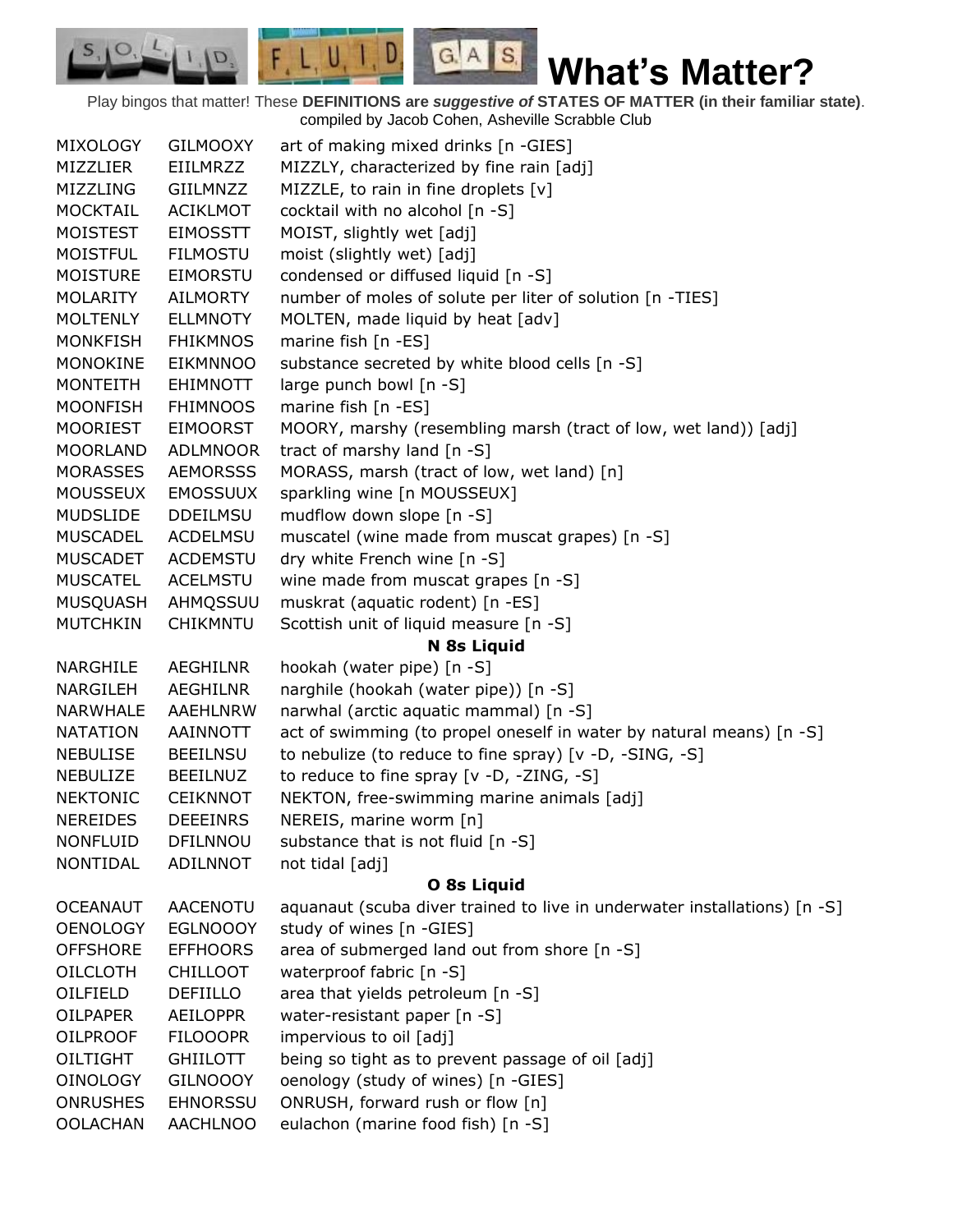**What's Matter?**

Play bingos that matter! These **DEFINITIONS are** *suggestive of* **STATES OF MATTER (in their familiar state)**. compiled by Jacob Cohen, Asheville Scrabble Club

 $G.A.S.$ 

 $F, L, U, I, D,$ 

D.

| <b>OOLICHAN</b> | <b>ACHILNOO</b> | eulachon (marine food fish) [n -S]                                                                        |
|-----------------|-----------------|-----------------------------------------------------------------------------------------------------------|
| <b>OSMOSING</b> | <b>GIMNOOSS</b> | OSMOSE, to undergo osmosis [v]                                                                            |
| <b>OSTRACOD</b> | <b>ACDOORST</b> | minute freshwater crustacean [n -S]                                                                       |
| <b>OUTDRINK</b> | <b>DIKNORTU</b> | to surpass in drinking [v - RANK, - RUNK, - ING, -S]                                                      |
| <b>OUTFLOAT</b> | AFLOOTTU        | to float longer than [v -ED, -ING, -S]                                                                    |
| <b>OVERFILL</b> | <b>EFILLORV</b> | to fill to overflowing [v -ED, -ING, -S]                                                                  |
| <b>OVERFLOW</b> | <b>EFLOORVW</b> | to flow over top of $[v - ED, -N, -ING, -S]$                                                              |
| <b>OVERMELT</b> | <b>EELMORTV</b> | to melt too much [v -ED, -ING, -S]                                                                        |
| <b>OVERMILK</b> | <b>EIKLMORV</b> | to milk to excess [v -ED, -ING, -S]                                                                       |
| <b>OVERSOAK</b> | <b>AEKOORSV</b> | to soak too much [v -ED, -ING, -S]                                                                        |
| <b>OXIMETER</b> | <b>EEIMORTX</b> | instrument for measuring amount of oxygen in blood [n -S]                                                 |
|                 |                 | P 8s Liquid                                                                                               |
| PAPYRIAN        | AAINPPRY        | PAPYRUS, tall aquatic plant [adj]                                                                         |
| PAPYRINE        | AEINPPRY        | PAPYRUS, tall aquatic plant [adj]                                                                         |
| PARAVANE        | <b>AAAENPRV</b> | underwater device used to cut cables [n -S]                                                               |
| <b>PARVOLIN</b> | <b>AILNOPRV</b> | oily liquid obtained from fish [n -S]                                                                     |
| <b>PASTISES</b> | <b>AEIPSSST</b> | PASTIS, French liqueur [n]                                                                                |
| <b>PENSTOCK</b> | <b>CEKNOPST</b> | conduit for conveying water to waterwheel [n -S]                                                          |
| PENTANOL        | <b>AELNNOPT</b> | alcohol (flammable liquid) [n -S]                                                                         |
| <b>PERSPIRE</b> | <b>EEIPPRRS</b> | to give off moisture through pores of skin [v -D, -RING, -S]                                              |
| <b>PERSPIRY</b> | <b>EIPPRRSY</b> | PERSPIRE, to give off moisture through pores of skin [adj]                                                |
| <b>PHENETOL</b> | <b>EEHLNOPT</b> | volatile liquid [n -S]                                                                                    |
| <b>PHERESIS</b> | <b>EEHIPRSS</b> | withdrawal of blood from donor, removing some components, and returning remaining blood to donor [n -SES] |
| PHORONID        | <b>DHINOOPR</b> | wormlike marine animal [n -S]                                                                             |
| <b>PHREATIC</b> | <b>ACEHIPRT</b> | pertaining to underground waters [adj]                                                                    |
| <b>PICKEREL</b> | <b>CEEIKLPR</b> | freshwater fish [n -S]                                                                                    |
| PILCHARD        | <b>ACDHILPR</b> | small marine fish [n -S]                                                                                  |
| <b>PILSENER</b> | <b>EEILNPRS</b> | pilsner (light beer) [n -S]                                                                               |
| PINOTAGE        | <b>AEGINOPT</b> | variety of red wine grape [n -S]                                                                          |
| <b>PITCHIER</b> | <b>CEHIIPRT</b> | PITCHY, tarry (resembling tar) [adj]                                                                      |
| <b>PLAISTER</b> | <b>AEILPRST</b> | to plaster (to cover with plaster (mixture of lime, sand, and water)) [v -ED, -ING, -S]                   |
| PLANARIA        | <b>AAAILNPR</b> | aquatic flatworm [n -S]                                                                                   |
| <b>PLANKTIC</b> | <b>ACIKLNPT</b> | PLANKTON, minute animal and plant life of body of water [adj]                                             |
| <b>PLANKTON</b> | <b>AKLNNOPT</b> | minute animal and plant life of body of water [n -S]                                                      |
| <b>PLASHIER</b> | <b>AEHILPRS</b> | PLASHY, marshy (resembling marsh (tract of low, wet land)) [adj]                                          |
| <b>PLATYPUS</b> | <b>ALPPSTUY</b> | aquatic mammal [n -PI, -ES]                                                                               |
| <b>PLEUSTON</b> | <b>ELNOPSTU</b> | aquatic vegetation [n -S]                                                                                 |
| <b>PLOTTIES</b> | <b>EILOPSTT</b> | PLOTTY, hot, spiced beverage [n]                                                                          |
| PLUVIOSE        | <b>EILOPSUV</b> | pluvious (pertaining to rain) [adj]                                                                       |
| PLUVIOUS        | <b>ILOPSUUV</b> | pertaining to rain [adj]                                                                                  |
| <b>POACHIER</b> | <b>ACEHIOPR</b> | POACHY, swampy (marshy (resembling marsh (tract of low, wet land))) [adj]                                 |
| <b>POECHORE</b> | <b>CEEHOOPR</b> | semiarid region [n -S]                                                                                    |
| <b>POLLIWOG</b> | <b>GILLOOPW</b> | tadpole (aquatic larva of amphibian) [n -S]                                                               |
| POLLYWOG        | <b>GLLOOPWY</b> | polliwog (tadpole (aquatic larva of amphibian)) [n -S]                                                    |
| POLYZOAN        | <b>ALNOOPYZ</b> | bryozoan (type of small aquatic animal) [n -S]                                                            |
| PONDWEED        | <b>DDEENOPW</b> | aquatic plant [n -S]                                                                                      |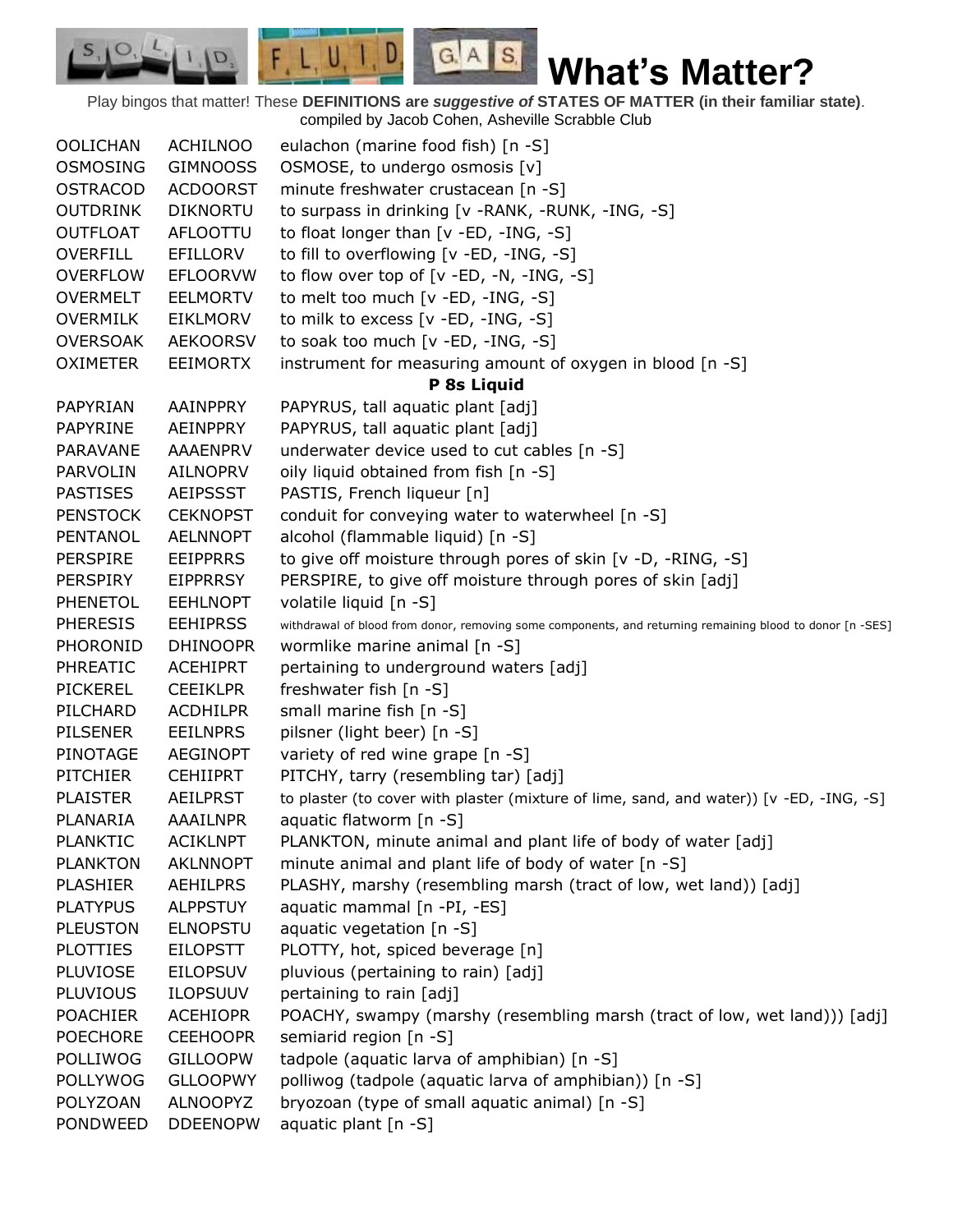$F, L, U, I, D$ **What's Matter?** Play bingos that matter! These **DEFINITIONS are** *suggestive of* **STATES OF MATTER (in their familiar state)**.

 $S_{1}$  $\mathcal{O},$ 

D.

 $G.A.S.$ 

|                 |                 | compiled by Jacob Cohen, Asheville Scrabble Club                         |
|-----------------|-----------------|--------------------------------------------------------------------------|
| <b>POTATION</b> | AINOOPTT        | act of drinking (to swallow liquid) [n -S]                               |
| <b>POTATORY</b> | <b>AOOPRTTY</b> | pertaining to drinking (habit of drinking alcoholic beverages) [adj]     |
| <b>POTHOUSE</b> | <b>EHOOPSTU</b> | tavern (place where liquor is sold to be drunk on premises) [n -S]       |
| <b>POURABLE</b> | ABELOPRU        | POUR, to cause to flow [adj]                                             |
| PROPANOL        | <b>ALNOOPPR</b> | liquid alcohol used as solvent [n -S]                                    |
| <b>PROPENOL</b> | <b>ELNOOPPR</b> | flammable liquid [n -S]                                                  |
| <b>PROSECCO</b> | <b>CCEOOPRS</b> | Italian sparkling wine [n -S]                                            |
| <b>PROTEOSE</b> | <b>EEOOPRST</b> | water-soluble protein [n -S]                                             |
| <b>PRUNELLE</b> | EELLNPRU        | plum-flavored liqueur [n -S]                                             |
| <b>PSYCHISM</b> | <b>CHIMPSSY</b> | belief that there is fluid that animates all living beings [n -S]        |
| <b>PTYALISM</b> | <b>AILMPSTY</b> | excessive flow of saliva [n -S]                                          |
| <b>PUBLICAN</b> | <b>ABCILNPU</b> | one who owns or manages pub [n -S]                                       |
| <b>PUDDLIER</b> | <b>DDEILPRU</b> | PUDDLY, full of puddles [adj]                                            |
| <b>PUDDLING</b> | <b>DDGILNPU</b> | PUDDLE, to strew with puddles (small pools of water) [v]                 |
| <b>PUMPABLE</b> | ABELMPPU        | PUMP, to cause to flow by means of pump (device for moving fluids) [adj] |
| <b>PUMPJACK</b> | <b>ACJKMPPU</b> | pumping apparatus at oil well [n -S]                                     |
| <b>PUMPLESS</b> | <b>ELMPPSSU</b> | lacking pump [adj]                                                       |
| <b>PUMPLIKE</b> | EIKLMPPU        | resembling pump [adj]                                                    |
| <b>PURULENT</b> | <b>ELNPRTUU</b> | secreting pus (viscous fluid formed in infected tissue) [adj]            |
| <b>PYOGENIC</b> | <b>CEGINOPY</b> | producing pus (viscous fluid formed in infected tissue) [adj]            |
| PYRIDINE        | <b>DEIINPRY</b> | flammable liquid [n -S]                                                  |
|                 |                 | Q 8s Liquid                                                              |
| QUAFFING        | AFFGINQU        | QUAFF, to drink deeply [v]                                               |
| QUAGGIER        | AEGGIQRU        | QUAGGY, marshy (resembling marsh (tract of low, wet land)) [adj]         |
| QUAGMIRE        | AEGIMQRU        | area of marshy ground [n -S]                                             |
| QUAGMIRY        | AGIMQRUY        | marshy (resembling marsh (tract of low, wet land)) [adj -RIER, -RIEST]   |
| <b>QUAICHES</b> | ACEHIQSU        | QUAICH, small drinking vessel [n]                                        |
| QUANTING        | AGINNQTU        | QUANT, to propel through water with pole [v]                             |
| QUENCHED        | CDEEHNQU        | QUENCH, to put out or extinguish [v]                                     |
| <b>QUENCHER</b> | CEEHNQRU        | one that quenches (to put out or extinguish) [n -S]                      |
| <b>QUENCHES</b> | <b>CEEHNQSU</b> | QUENCH, to put out or extinguish [v]                                     |
|                 |                 | R 8s Liquid                                                              |
| RAINBAND        | AABDINNR        | dark band in solar spectrum [n -S]                                       |
| RAINBIRD        | <b>ABDIINRR</b> | type of bird $[n - S]$                                                   |
| <b>RAINCOAT</b> | AACINORT        | waterproof coat [n -S]                                                   |
| RAINDROP        | <b>ADINOPRR</b> | drop of rain [n -S]                                                      |
| <b>RAINFALL</b> | <b>AAFILLNR</b> | fall of rain $[n -S]$                                                    |
| RAINIEST        | <b>AEIINRST</b> | RAINY, marked by rain [adj]                                              |
| <b>RAINLESS</b> | <b>AEILNRSS</b> | having no rain [adj]                                                     |
| <b>RAINSUIT</b> | AIINRSTU        | waterproof jacket and pants [n -S]                                       |
| RAINWASH        | <b>AAHINRSW</b> | to wash material downhill by rain [v -ED, -ING, -ES]                     |
| RAINWEAR        | AAEINRRW        | waterproof clothing [n RAINWEAR]                                         |
| <b>RALPHING</b> | AGHILNPR        | RALPH, to vomit (to eject contents of stomach through mouth) [v]         |
| <b>REABSORB</b> | <b>ABBEORRS</b> | to absorb again [v -ED, -ING, -S]                                        |
| <b>REDHORSE</b> | <b>DEEHORRS</b> | freshwater fish [n -S]                                                   |
| REDIPPED        | <b>DDEEIPPR</b> | REDIP, to dip (to immerse briefly) again [v]                             |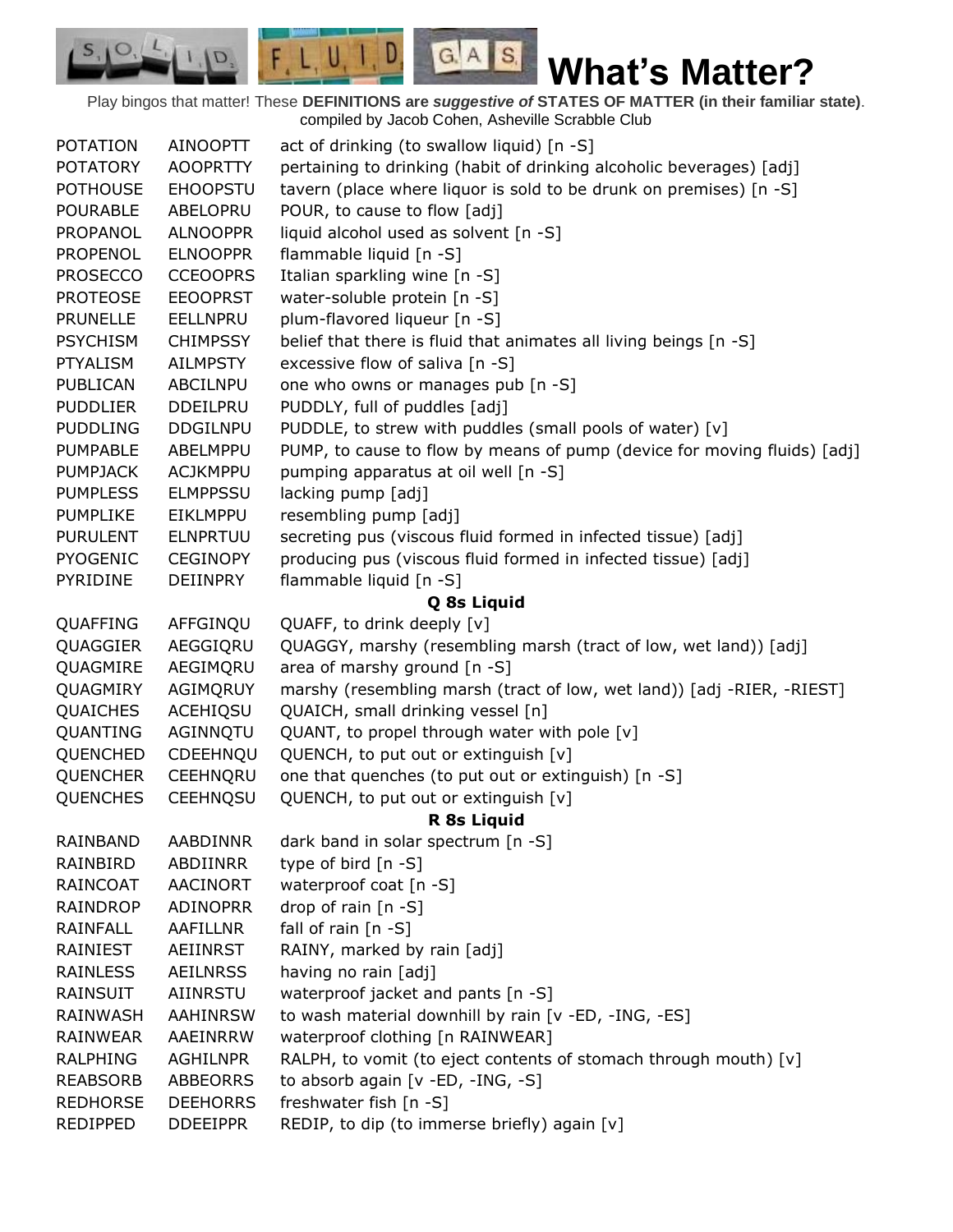$G.A.S.$ 

 $F, L, U, I, D$ 

D.

 $S_{1}$  $\mathcal{O},$ 

| <b>REDRYING</b> | <b>DEGINRRY</b> | REDRY, to dry (having no moisture) again [v]                                         |
|-----------------|-----------------|--------------------------------------------------------------------------------------|
| <b>REDUCTOR</b> | <b>CDEORRTU</b> | apparatus for reduction of metallic ions in solution [n -S]                          |
| REDUVIID        | <b>DDEIIRUV</b> | bloodsucking insect [n -S]                                                           |
| <b>REDWATER</b> | <b>ADEERRTW</b> | blood disease of cattle [n -S]                                                       |
| <b>REFECTED</b> | <b>CDEEEFRT</b> | REFECT, to refresh with food and drink [v]                                           |
| <b>REFLOWED</b> | <b>DEEFLORW</b> | REFLOW, to flow again [v]                                                            |
| <b>REFLUENT</b> | <b>EEFLNRTU</b> | flowing back [adj]                                                                   |
| <b>REFLUXED</b> | <b>DEEFLRUX</b> | REFLUX, to cause to flow back [v]                                                    |
| <b>REFLUXES</b> | <b>EEFLRSUX</b> | REFLUX, to cause to flow back [v]                                                    |
| <b>REFREEZE</b> | <b>EEEEFRRZ</b> | to freeze again [v - ROZE, - ROZEN, - ZING, - S]                                     |
| REHOBOAM        | ABEHMOOR        | wine bottle [n -S]                                                                   |
| <b>RELATIVE</b> | <b>AEEILRTV</b> | one who is connected with another by blood or marriage [n -S]                        |
| <b>REPLUNGE</b> | <b>EEGLNPRU</b> | to plunge again [v -D, -GING, -S]                                                    |
| <b>REPOURED</b> | <b>DEEOPRRU</b> | REPOUR, to pour again [v]                                                            |
| <b>REPUMPED</b> | <b>DEEMPPRU</b> | REPUMP, to pump again [v]                                                            |
| <b>RESOAKED</b> | <b>ADEEKORS</b> | RESOAK, to soak again [v]                                                            |
| <b>RESORBED</b> | <b>BDEEORRS</b> | RESORB, to absorb again [v]                                                          |
| <b>REUPTAKE</b> | <b>AEEKPRTU</b> | reabsorption of chemical into cell that released it [n -S]                           |
| REWETTED        | <b>DEEERTTW</b> | REWET, to wet again [v]                                                              |
| <b>RHEOLOGY</b> | <b>EGHLOORY</b> | study of matter in fluid state [n -GIES]                                             |
| <b>RHEOPHIL</b> | <b>EHHILOPR</b> | living in flowing water [adj]                                                        |
| <b>RIESLING</b> | <b>EGIILNRS</b> | white Rhine wine [n -S]                                                              |
| RINSIBLE        | <b>BEIILNRS</b> | RINSE, to cleanse with clear water [adj]                                             |
| RIPARIAN        | AAIINPRR        | pertaining to bank of river [adj]                                                    |
| RIVERBED        | <b>BDEEIRRV</b> | area covered or once covered by river [n -S]                                         |
| RIVERINE        | EEIINRRV        | pertaining to river (large, natural stream of water) [adj]                           |
| <b>RIVERMAN</b> | AEIMNRRV        | man who works on river [n -MEN]                                                      |
| <b>ROCKLING</b> | <b>CGIKLNOR</b> | marine fish $[n - S]$                                                                |
| <b>ROSEFISH</b> | <b>EFHIORSS</b> | marine food fish [n -ES]                                                             |
| <b>RUBBYDUB</b> | <b>BBBDRUUY</b> | rubby (alcoholic given to drinking rubbing alcohol) [n -S]                           |
| <b>RUNNIEST</b> | <b>EINNRSTU</b> | RUNNY, tending to drip [adj]                                                         |
|                 |                 | <b>S 8s Liquid</b>                                                                   |
| <b>SAILABLE</b> | AABEILLS        | SAIL, to move across surface of water by action of wind [adj]                        |
| <b>SAILFISH</b> | <b>AFHIILSS</b> | large marine fish [n -ES]                                                            |
| <b>SALIVARY</b> | <b>AAILRSVY</b> | SALIVA, fluid secreted by glands of mouth [adj]                                      |
| SANDFISH        | <b>ADFHINSS</b> | marine fish [n -ES]                                                                  |
| SANDLING        | <b>ADGILNNS</b> | marine fish [n -S]                                                                   |
| SANGAREE        | <b>AAEEGNRS</b> | alcoholic beverage [n -S]                                                            |
| SAPREMIA        | AAEIMPRS        | form of blood poisoning [n -S]                                                       |
| SAPREMIC        | <b>ACEIMPRS</b> | SAPREMIA, form of blood poisoning [adj]                                              |
| <b>SATURANT</b> | AANRSTTU        | substance used to saturate (to fill completely with something that permeates) [n -S] |
| <b>SATURATE</b> | AAERSTTU        | to fill completely with something that permeates [v -D, -TING, -S]                   |
| <b>SAUTERNE</b> | <b>AEENRSTU</b> | sweet white wine [n -S]                                                              |
| <b>SCALDING</b> | <b>ACDGILNS</b> | SCALD, to burn with hot liquid or steam [v]                                          |
| <b>SCHNAPPS</b> | <b>ACHNPPSS</b> | strong liquor [n SCHNAPPS or -ES]                                                    |
| <b>SCUBAING</b> | ABCGINSU        | SCUBA, to swim underwater using breathing device with compressed air [v]             |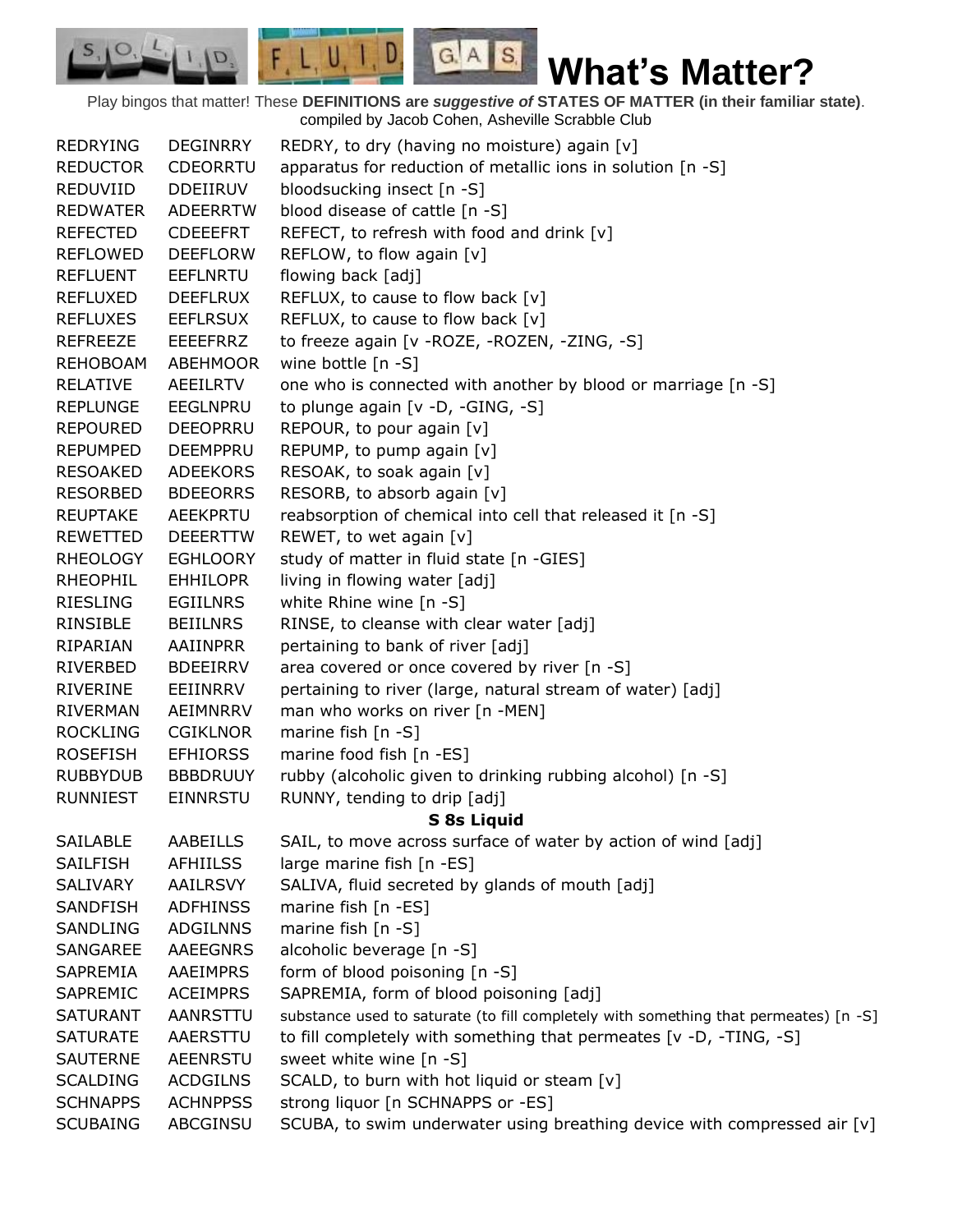$G.A.S.$ **What's Matter?**

Play bingos that matter! These **DEFINITIONS are** *suggestive of* **STATES OF MATTER (in their familiar state)**. compiled by Jacob Cohen, Asheville Scrabble Club

 $F, L, U, I, D,$ 

D.

| <b>SCUPPAUG</b> | <b>ACGPPSUU</b> | scup (marine food fish) [n -S]                                                      |
|-----------------|-----------------|-------------------------------------------------------------------------------------|
| <b>SEABEACH</b> | AABCEEHS        | beach lying along sea [n -ES]                                                       |
| <b>SEABOARD</b> | <b>AABDEORS</b> | seacoast (land bordering on sea) [n -S]                                             |
| <b>SEABORNE</b> | <b>ABEENORS</b> | carried on or over sea [adj]                                                        |
| <b>SEACOAST</b> | AACEOSST        | land bordering on sea [n -S]                                                        |
| <b>SEACRAFT</b> | <b>AACEFRST</b> | skill in sea navigation [n -S]                                                      |
| <b>SEADROME</b> | <b>ADEEMORS</b> | airport in sea [n -S]                                                               |
| <b>SEAFARER</b> | AAEEFRRS        | sailor (member of ship's crew) [n -S]                                               |
| <b>SEAFLOOR</b> | <b>AEFLOORS</b> | bottom of sea [n -S]                                                                |
| <b>SEAFRONT</b> | <b>AEFNORST</b> | area along edge of sea [n -S]                                                       |
| <b>SEAGOING</b> | <b>AEGGINOS</b> | designed for use on sea [adj]                                                       |
| <b>SEAGRASS</b> | <b>AAEGRSSS</b> | grasslike plant living in or close to sea [n -ES]                                   |
| <b>SEAHORSE</b> | <b>AEEHORSS</b> | fish of pipefish family [n -S]                                                      |
| <b>SEALABLE</b> | AABEELLS        | SEAL, to close or make secure against access, leakage, or passage [adj]             |
| <b>SEALLIKE</b> | <b>AEEIKLLS</b> | resembling seal (aquatic mammal) [adj]                                              |
| <b>SEALSKIN</b> | <b>AEIKLNSS</b> | skin of seal [n -S]                                                                 |
| <b>SEAMANLY</b> | <b>AAELMNSY</b> | SEAMAN, sailor (member of ship's crew) [adj]                                        |
| <b>SEAMOUNT</b> | AEMNOSTU        | undersea mountain [n -S]                                                            |
| <b>SEAPIECE</b> | <b>ACEEEIPS</b> | seascape (picture of sea) [n -S]                                                    |
| <b>SEAPLANE</b> | <b>AAEELNPS</b> | airplane designed to take off from or land on water $[n - S]$                       |
| <b>SEAQUAKE</b> | AAEEKQSU        | undersea earthquake [n -S]                                                          |
| <b>SEAROBIN</b> | ABEINORS        | marine fish $[n - S]$                                                               |
| <b>SEASCAPE</b> | <b>AACEEPSS</b> | picture of sea [n -S]                                                               |
| <b>SEASCOUT</b> | <b>ACEOSSTU</b> | boy scout trained in water activities [n -S]                                        |
| <b>SEASHELL</b> | <b>AEEHLLSS</b> | shell of marine mollusk [n -S]                                                      |
| <b>SEASHORE</b> | <b>AEEHORSS</b> | land bordering on sea [n -S]                                                        |
| <b>SEATRAIN</b> | AAEINRST        | ship equipped to carry railroad cars [n -S]                                         |
| <b>SEATROUT</b> | AEORSTTU        | marine fish $[n - S]$                                                               |
| <b>SEAWATER</b> | AAEERSTW        | water from sea $[n -S]$                                                             |
| SEAWEEDY        | ADEEESWY        | SEAWEED, plant growing in sea [adj -DIER, -DIEST]                                   |
| <b>SECRETOR</b> | <b>CEEORRST</b> | one that secretes (to generate and separate out from cells or bodily fluids) [n -S] |
| <b>SEDIMENT</b> | <b>DEEIMNST</b> | to settle to bottom of liquid [v -ED, -ING, -S]                                     |
| <b>SEEPIEST</b> | <b>EEEIPSST</b> | SEEPY, soaked or oozing with water [adj]                                            |
| <b>SEMIARID</b> | ADEIIMRS        | characterized by light rainfall [adj]                                               |
| <b>SERRANID</b> | <b>ADEINRRS</b> | marine fish $[n -S]$                                                                |
| <b>SEWERAGE</b> | <b>AEEEGRSW</b> | sewage (waste matter carried off by sewers) [n -S]                                  |
| <b>SEXTARII</b> | AEIIRSTX        | ancient Roman units of liquid measure [n SEXTARII]                                  |
| <b>SHANDIES</b> | <b>ADEHINSS</b> | SHANDY, alcoholic drink [n]                                                         |
| <b>SHANNIES</b> | <b>AEHINNSS</b> | SHANNY, marine fish [n]                                                             |
| <b>SHERRIES</b> | <b>EEHIRRSS</b> | SHERRY, type of wine [n]                                                            |
| <b>SHIPPING</b> | <b>GHIINPPS</b> | SHIP, to transport by ship (vessel suitable for navigation in deep water) $[v]$     |
| <b>SHIRAZES</b> | AEHIRSSZ        | SHIRAZ, type of wine [n]                                                            |
| <b>SHOEPACK</b> | <b>ACEHKOPS</b> | shoepac (waterproof boot) [n -S]                                                    |
| <b>SHOWERED</b> | <b>DEEHORSW</b> | SHOWER, to bathe in spray of water $[v]$                                            |
| <b>SHOWERER</b> | <b>EEHORRSW</b> | one that showers (to bathe in spray of water) [n -S]                                |
| SHRIMPED        | <b>DEHIMPRS</b> | SHRIMP, to catch shrimps (small marine decapods) [v]                                |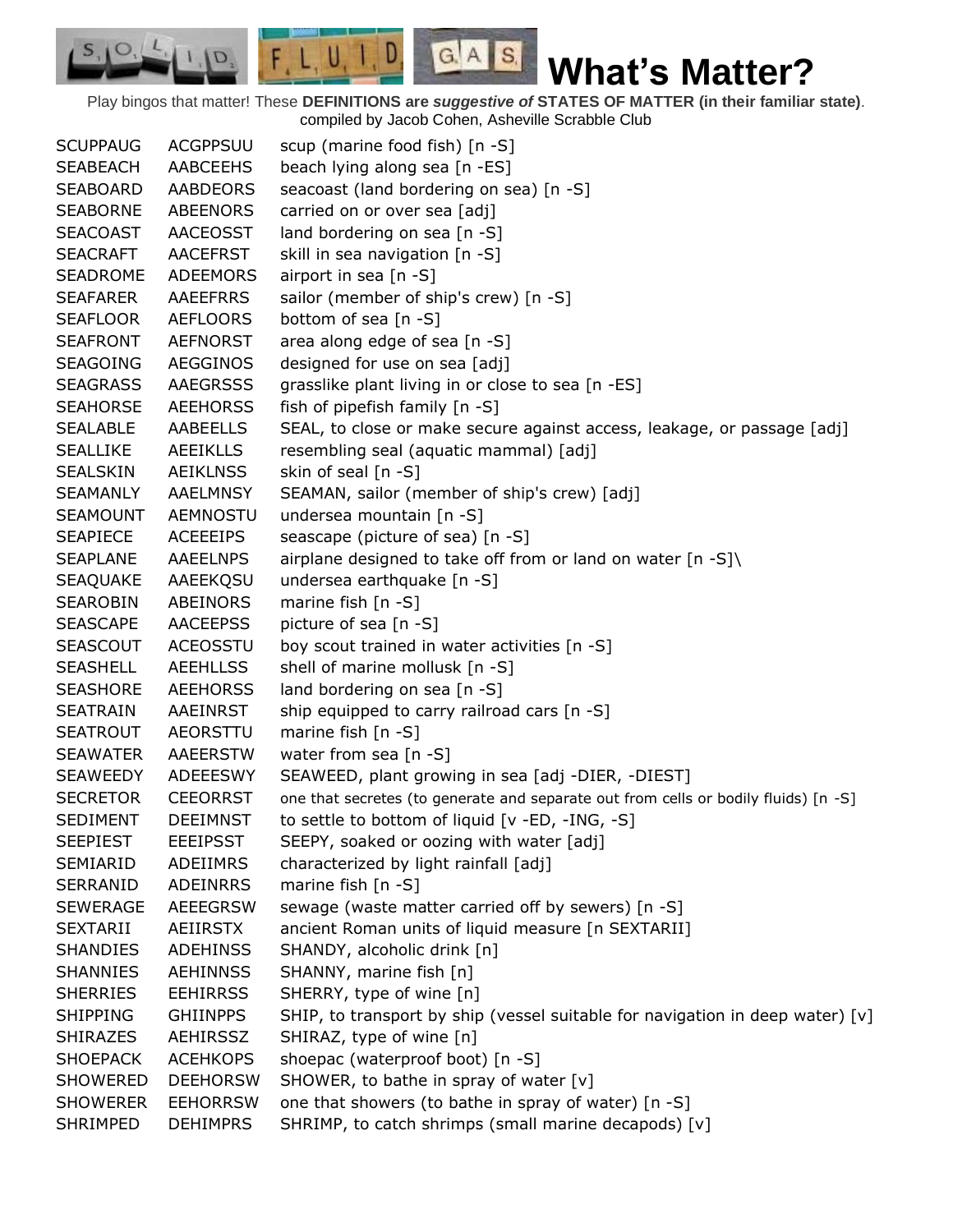$G.A.S.$ 

 $F, L, U, I, D,$ 

D.

| <b>SHVITZED</b> | <b>DEHISTVZ</b> | SHVITZ, to sweat (to perspire (to give off moisture through pores of skin)) [v]             |
|-----------------|-----------------|---------------------------------------------------------------------------------------------|
| <b>SHVITZES</b> | <b>EHISSTVZ</b> | SHVITZ, to sweat (to perspire (to give off moisture through pores of skin)) [v]             |
| <b>SIPHONAL</b> | <b>AHILNOPS</b> | of or pertaining to siphon [adj]                                                            |
| <b>SIPHONED</b> | <b>DEHINOPS</b> | SIPHON, to draw off through siphon (type of tube) [v]                                       |
| <b>SIPHONIC</b> | <b>CHIINOPS</b> | siphonal (of or pertaining to siphon) [adj]                                                 |
| <b>SIPPABLE</b> | ABEILPPS        | capable of being sipped [adj]                                                               |
| <b>SIRENIAN</b> | AEIINNRS        | any of order of aquatic mammals [n -S]                                                      |
| <b>SIRUPIER</b> | EIIPRRSU        | SIRUPY, syrupy (resembling thick, sticky, sweet liquid) [adj]                               |
| <b>SIRUPING</b> | <b>GIINPRSU</b> | SIRUP, to syrup (to sweeten with thick sweet liquid) [v]                                    |
| <b>SKIMMING</b> | <b>GIIKMMNS</b> | something that is skimmed from liquid [n -S]                                                |
| <b>SKIPJACK</b> | <b>ACIJKKPS</b> | marine fish $[n - S]$                                                                       |
| <b>SKOALING</b> | <b>AGIKLNOS</b> | SKOAL, to drink to health of [v]                                                            |
| <b>SKUNKIER</b> | <b>EIKKNRSU</b> | SKUNKY, having smell suggestive of skunk (mammal that can spray foul-smelling liquid) [adj] |
| <b>SLAKABLE</b> | <b>AABEKLLS</b> | SLAKE, to quench (to put out or extinguish) [adj]                                           |
| <b>SLATCHES</b> | <b>ACEHLSST</b> | SLATCH, calm between breaking waves [n]                                                     |
| <b>SLAVERED</b> | <b>ADEELRSV</b> | SLAVER, to drool (to drivel (to let saliva flow from mouth)) [v]                            |
| <b>SLAVERER</b> | <b>AEELRRSV</b> | one that slavers (to drool (to drivel)) [n -S]                                              |
| <b>SLEETIER</b> | <b>EEEILRST</b> | SLEETY, resembling sleet [adj]                                                              |
| <b>SLEETING</b> | <b>EEGILNST</b> | SLEET, to shower sleet (frozen rain) [v]                                                    |
| <b>SLIPSLOP</b> | <b>ILLOPPSS</b> | watery food $[n - S]$                                                                       |
| <b>SLIVOVIC</b> | <b>CIILOSVV</b> | plum brandy [n -ES]                                                                         |
| <b>SLUICING</b> | CGIILNSU        | SLUICE, to wash with sudden flow of water [v]                                               |
| <b>SLURPING</b> | <b>GILNPRSU</b> | SLURP, to eat or drink noisily [v]                                                          |
| <b>SLURRIED</b> | <b>DEILRRSU</b> | SLURRY, to convert into type of watery mixture [v]                                          |
| <b>SLURRIES</b> | <b>EILRRSSU</b> | SLURRY, to convert into type of watery mixture [v]                                          |
| <b>SLUSHIER</b> | <b>EHILRSSU</b> | SLUSHY, resembling slush (partly melted snow) [adj]                                         |
| <b>SLUSHIES</b> | <b>EHILSSSU</b> | SLUSHY, confection consisting of flavored slushy ice [n]                                    |
| <b>SLUSHILY</b> | <b>HILLSSUY</b> | SLUSHY, resembling slush (partly melted snow) [adv]                                         |
| <b>SLUSHING</b> | <b>GHILNSSU</b> | SLUSH, to splash with slush (partly melted snow) [v]                                        |
| SNARFING        | AFGINNRS        | SNARF, to eat or drink greedily [v]                                                         |
| <b>SNOOTFUL</b> | <b>FLNOOSTU</b> | enough alcoholic liquor to make one drunk [n -S]                                            |
| <b>SNOWMELT</b> | <b>ELMNOSTW</b> | water produced by melting of snow [n -S]                                                    |
| <b>SOAPSUDS</b> | ADOPSSSU        | suds (soapy water) [n -S]                                                                   |
| SODDENED        | <b>DDDEENOS</b> | SODDEN, to make soggy [v]                                                                   |
| SODDENLY        | <b>DDELNOSY</b> | in soggy (heavy with moisture) manner [adv]                                                 |
| <b>SOGGIEST</b> | <b>EGGIOSST</b> | SOGGY, heavy with moisture [adj]                                                            |
| <b>SOLATING</b> | <b>AGILNOST</b> | SOLATE, to change to fluid colloidal system [v]                                             |
| <b>SOLATION</b> | AILNOOST        | act of solating (to change to fluid colloidal system) [n -S]                                |
| SOLIQUID        | DIILOQSU        | fluid colloidal system [n -S]                                                               |
| SOLUTION        | <b>ILNOOSTU</b> | homogeneous liquid mixture [n -S]                                                           |
| SONOBUOY        | <b>BNOOOSUY</b> | buoy that detects and transmits underwater sounds [n -S]                                    |
| <b>SOOCHONG</b> | <b>CGHNOOOS</b> | souchong (Chinese tea) [n -S]                                                               |
| <b>SOPPIEST</b> | <b>EIOPPSST</b> | SOPPY, very wet [adj]                                                                       |
| <b>SORBABLE</b> | ABBELORS        | SORB, to take up and hold by absorption or adsorption [adj]                                 |
| <b>SOTTEDLY</b> | <b>DELOSTTY</b> | SOTTED, besotted [adv]                                                                      |
| <b>SOUPIEST</b> | <b>EIOPSSTU</b> | SOUPY, foggy (filled with fog) [adj]                                                        |
|                 |                 |                                                                                             |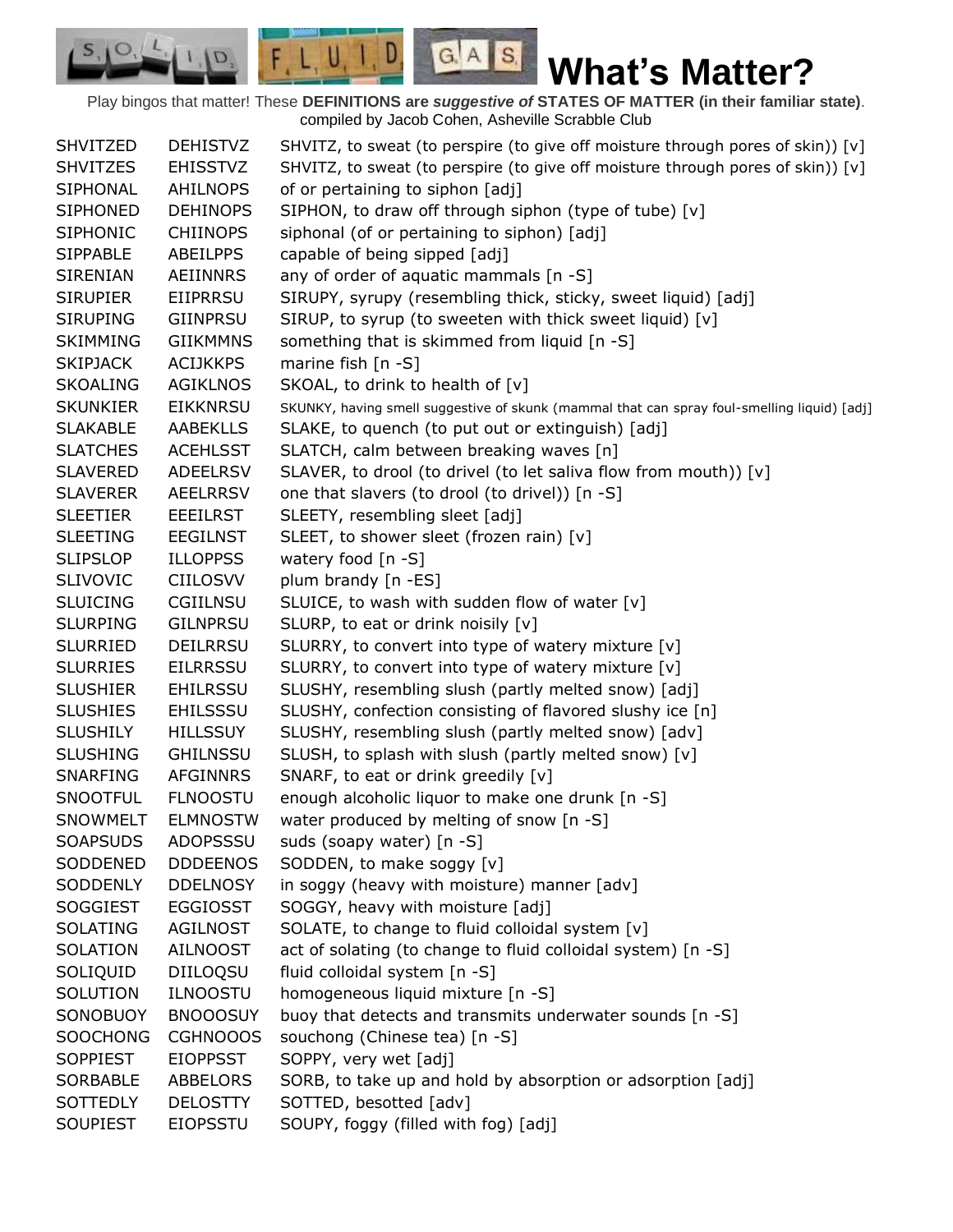$G.A.S.$ 

 $F, L, U, I, D,$ 

D.

| <b>SOUPLESS</b> | <b>ELOPSSSU</b> | having no soup (liquid food often having solid ingredients) [adj]                                |
|-----------------|-----------------|--------------------------------------------------------------------------------------------------|
| <b>SPARGING</b> | <b>AGGINPRS</b> | SPARGE, to sprinkle (to scatter drops or particles on) [v]                                       |
| SPILLAGE        | <b>AEGILLPS</b> | something that is spilled [n -S]                                                                 |
| SPILLING        | <b>GIILLNPS</b> | SPILL, to cause to run out of container [v]                                                      |
| SPILLWAY        | <b>AILLPSWY</b> | channel for surplus water in reservoir [n -S]                                                    |
| <b>SPITTIER</b> | <b>EIIPRSTT</b> | SPITTY, marked with saliva [adj]                                                                 |
| <b>SPLASHED</b> | <b>ADEHLPSS</b> | SPLASH, to scatter liquid about [v]                                                              |
| <b>SPLASHER</b> | <b>AEHLPRSS</b> | one that splashes (to scatter liquid about) [n -S]                                               |
| <b>SPLASHES</b> | <b>AEHLPSSS</b> | SPLASH, to scatter liquid about [v]                                                              |
| SPLOSHED        | <b>DEHLOPSS</b> | SPLOSH, to splash (to scatter liquid about) [v]                                                  |
| <b>SPLOSHES</b> | <b>EHLOPSSS</b> | SPLOSH, to splash (to scatter liquid about) [v]                                                  |
| <b>SPLURTED</b> | <b>DELPRSTU</b> | SPLURT, to gush forth in stream or jet [v]                                                       |
| <b>SPONGING</b> | <b>GGINNOPS</b> | SPONGE, to wipe with sponge (mass of absorbent material) [v]                                     |
| SPOUTING        | <b>GINOPSTU</b> | channel for draining off water from roof [n -S] / SPOUT, to eject in rapid stream [v]            |
| <b>SPRAYING</b> | <b>AGINPRSY</b> | SPRAY, to disperse in fine particles [v]                                                         |
| <b>SPRITZER</b> | <b>EIPRRSTZ</b> | beverage of white wine and soda water [n -S]                                                     |
| <b>SPUMANTE</b> | <b>AEMNPSTU</b> | Italian sparkling wine [n -S]                                                                    |
| <b>SPUMIEST</b> | <b>EIMPSSTU</b> | SPUMY, foamy (covered with foam) [adj]                                                           |
| <b>SPURTING</b> | <b>GINPRSTU</b> | SPURT, to gush forth [v]                                                                         |
| <b>SQUATTER</b> | AEQRSTTU        | to move through water [v -ED, -ING, -S]                                                          |
| <b>SQUEEGEE</b> | EEEEGQSU        | to wipe with squeegee (implement for removing water from surface) [v -D, -ING, -S]               |
| <b>SQUELCHY</b> | <b>CEHLQSUY</b> | squashy (soft and moist) [adj -HIER, -HIEST]                                                     |
| SQUIDDED        | <b>DDDEIQSU</b> | SQUID, to fish for squid (ten-armed marine mollusks) [v]                                         |
| SQUIFFED        | <b>DEFFIQSU</b> | drunk (intoxicated) [adj]                                                                        |
| SQUILGEE        | EEGILQSU        | to squeegee (to wipe with squeegee (implement for removing water from surface)) [v -D, -ING, -S] |
| SQUIRTED        | DEIQRSTU        | SQUIRT, to eject in thin, swift stream [v]                                                       |
| <b>SQUIRTER</b> | EIQRRSTU        | one that squirts (to eject in thin, swift stream) [n -S]                                         |
| <b>SQUOOSHY</b> | <b>HOOQSSUY</b> | squashy (soft and moist) [adj -HIER, -HIEST]                                                     |
| <b>STAGNANT</b> | AAGNNSTT        | not moving or flowing [adj]                                                                      |
| <b>STANCHED</b> | <b>ACDEHNST</b> | STANCH, to stop flow of blood from [v]                                                           |
| <b>STANCHER</b> | <b>ACEHNRST</b> | one that stanches (to stop flow of blood from) [n -S]                                            |
| <b>STANCHES</b> | <b>ACEHNSST</b> | STANCH, to stop flow of blood from [v]                                                           |
| <b>STARFISH</b> | <b>AFHIRSST</b> | star-shaped marine animal [n -ES]                                                                |
| <b>STEAMING</b> | <b>AEGIMNST</b> | STEAM, to expose to steam (water in form of vapor) [v]                                           |
| <b>STEEPING</b> | <b>EEGINPST</b> | STEEP, to soak in liquid [v]                                                                     |
| <b>STILLMAN</b> | <b>AILLMNST</b> | one who operates distillery [n -MEN]                                                             |
| <b>STINGRAY</b> | <b>AGINRSTY</b> | flat-bodied marine fish [n -S]                                                                   |
| <b>STOPBANK</b> | <b>ABKNOPST</b> | embankment along river [n -S]                                                                    |
| <b>STOPCOCK</b> | <b>CCKOOPST</b> | type of faucet (device for controlling flow of liquid from pipe) [n -S]                          |
| <b>STORMIER</b> | <b>EIMORRST</b> | STORMY, storming [adj]                                                                           |
| <b>STORMILY</b> | <b>ILMORSTY</b> | STORMY, storming [adv]                                                                           |
| <b>STORMING</b> | <b>GIMNORST</b> | STORM, to blow violently [v]                                                                     |
| <b>STRAINER</b> | AEINRRST        | utensil used to separate liquids from solids [n -S]                                              |
| <b>STREAMED</b> | <b>ADEEMRST</b> | STREAM, to flow in steady current [v]                                                            |
| <b>STUBBIES</b> | <b>BBEISSTU</b> | STUBBY, short squat bottle of beer [n]                                                           |
| <b>STUDFISH</b> | <b>DFHISSTU</b> | freshwater fish [n -ES]                                                                          |
|                 |                 |                                                                                                  |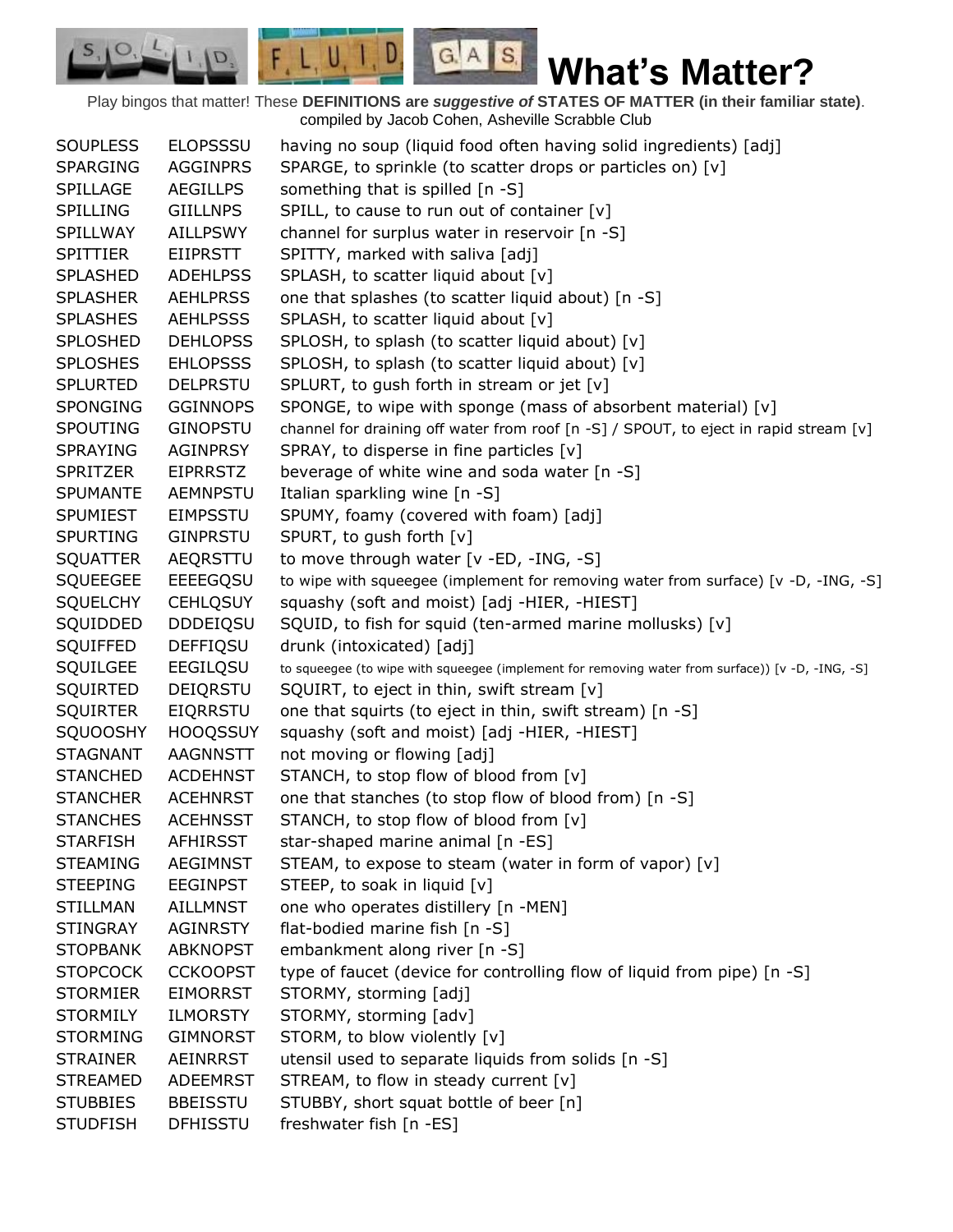$G.A.S.$ 

 $F, L, U, I, D$ 

D.

| <b>STUMMING</b> | <b>GIMMNSTU</b> | STUM, to increase fermentation of by adding grape juice [v]                         |
|-----------------|-----------------|-------------------------------------------------------------------------------------|
| <b>SUBBASIN</b> | ABBINSSU        | section of area drained by river [n -S]                                             |
| <b>SUBFLUID</b> | <b>BDFILSUU</b> | somewhat fluid [adj]                                                                |
| <b>SUBMERGE</b> | <b>BEEGMRSU</b> | to place below surface of liquid [v -D, -S, -GING]                                  |
| <b>SUBMERSE</b> | <b>BEEMRSSU</b> | to submerge (to place below surface of liquid) [v -D, -S, -SING]                    |
| <b>SUBOCEAN</b> | <b>ABCENOSU</b> | existing below floor of ocean [adj]                                                 |
| <b>SUCKFISH</b> | <b>CFHIKSSU</b> | remora (type of marine fish) [n -ES]                                                |
| <b>SUCKLESS</b> | <b>CEKLSSSU</b> | having no juice [adj]                                                               |
| <b>SUCKLING</b> | <b>CGIKLNSU</b> | unweaned mammal [n -S] / SUCKLE, to give milk to from breast [v]                    |
| <b>SURFFISH</b> | <b>FFHIRSSU</b> | marine fish [n -S]                                                                  |
| <b>SURFIEST</b> | <b>EFIRSSTU</b> | SURFY, abounding in breaking waves [adj]                                            |
| <b>SURFLIKE</b> | <b>EFIKLRSU</b> | resembling breaking waves [adj]                                                     |
| <b>SURFSIDE</b> | DEFIRSSU        | situated near seashore [adj]                                                        |
| SWAMPIER        | AEIMPRSW        | SWAMPY, marshy (resembling marsh (tract of low, wet land)) [adj]                    |
| <b>SWAMPING</b> | <b>AGIMNPSW</b> | SWAMP, to inundate (to overwhelm with water) [v]                                    |
| <b>SWAMPISH</b> | <b>AHIMPSSW</b> | swampy (marshy (resembling marsh (tract of low, wet land))) [adj]                   |
| <b>SWANHERD</b> | <b>ADEHNRSW</b> | one who tends swans (large aquatic birds) [n -S]                                    |
| <b>SWEATING</b> | <b>AEGINSTW</b> | SWEAT, to perspire (to give off moisture through pores of skin) [v]                 |
| SWIGGING        | <b>GGGIINSW</b> | SWIG, to drink deeply or rapidly [v]                                                |
| <b>SWILLING</b> | GIILLNSW        | SWILL, to swig (to drink deeply or rapidly) [v]                                     |
| SWIMMING        | <b>GIIMMNSW</b> | SWIM, to propel oneself in water by natural means [v]                               |
| <b>SWITCHEL</b> | <b>CEHILSTW</b> | drink made with water, molasses, and vinegar and often ginger [n -S]                |
| SWIZZLER        | <b>EILRSWZZ</b> | one that swizzles (to drink excessively) [n -S]                                     |
| SYNOVIAL        | AILNOSVY        | SYNOVIA, lubricating fluid secreted by certain membranes [adj]                      |
| <b>SYRUPIER</b> | <b>EIPRRSUY</b> | SYRUPY, resembling thick, sticky, sweet liquid [adj]                                |
| <b>SYRUPING</b> | <b>GINPRSUY</b> | SYRUP, to sweeten with thick sweet liquid [v]                                       |
|                 |                 | <b>T 8s Liquid</b>                                                                  |
| <b>TANKSHIP</b> | <b>AHIKNPST</b> | tanker (ship designed to transport liquids) [n -S]                                  |
| <b>TANTALUS</b> | AALNSTTU        | case for wine bottles [n -ES]                                                       |
| <b>TAPHOUSE</b> | <b>AEHOPSTU</b> | tavern (place where liquor is sold to be drunk on premises) [n -S]                  |
| <b>TAVERNER</b> | <b>AEENRRTV</b> | one that runs tavern [n -S]                                                         |
| <b>TEARABLE</b> | <b>AABEELRT</b> | TEAR, to emit tears (drops of saline liquid secreted by gland of eye) [adj]         |
| <b>TEARDROP</b> | <b>ADEOPRRT</b> | tear $[n - S]$                                                                      |
| <b>TEARLESS</b> | <b>AEELRSST</b> | being without tears [adj]                                                           |
| TEARLIKE        | AEEIKLRT        | resembling tear [adj]                                                               |
| <b>TEASPOON</b> | <b>AENOOPST</b> | small spoon [n -S]                                                                  |
| <b>TEETOTAL</b> | AEELOTTT        | to abstain completely from alcoholic beverages [v -ED, -ING, -S or -LED, -LING, -S] |
| <b>TERPINOL</b> | <b>EILNOPRT</b> | fragrant liquid [n -S]                                                              |
| <b>THAWLESS</b> | <b>AEHLSSTW</b> | never thawing [adj]                                                                 |
| <b>THIAZIDE</b> | ADEHIITZ        | drug used to treat high blood pressure [n -S]                                       |
| THIRSTED        | <b>DEHIRSTT</b> | THIRST, to feel desire or need to drink [v]                                         |
| THIRSTER        | <b>EHIRRSTT</b> | one that thirsts (to feel desire or need to drink) [n -S]                           |
| <b>THROMBUS</b> | <b>BHMORSTU</b> | clot occluding blood vessel [n -BI]                                                 |
| <b>TIDDLIER</b> | <b>DDEIILRT</b> | TIDDLY, slightly drunk [adj]                                                        |
| TIDELAND        | ADDEILNT        | land alternately covered and uncovered by tide [n -S]                               |
| <b>TIDELESS</b> | <b>DEEILSST</b> | lacking tide [adj]                                                                  |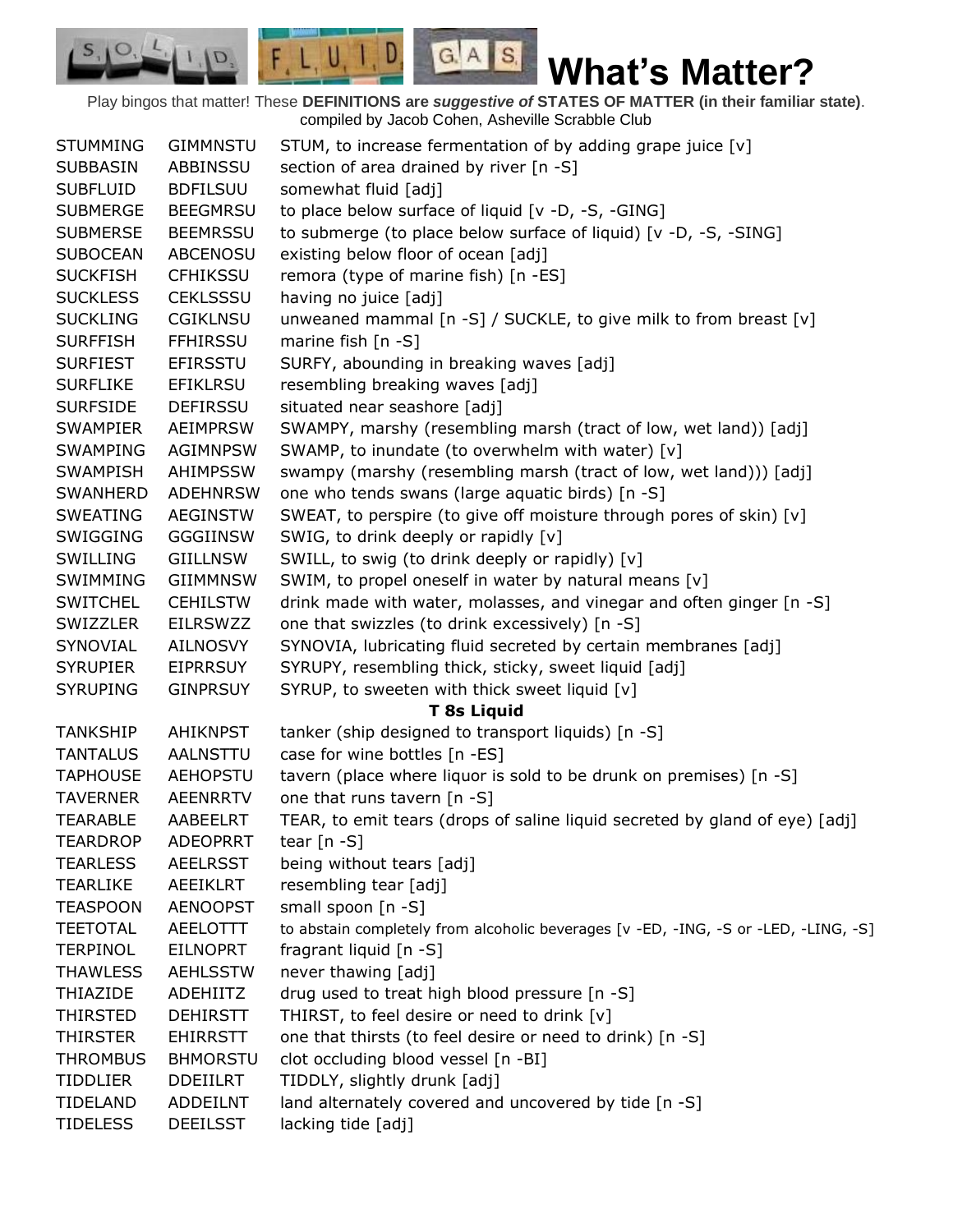$F, L, U, I, D,$  $G.A.S.$  $S_{1}$  $\circ$ **What's Matter?** D.

Play bingos that matter! These **DEFINITIONS are** *suggestive of* **STATES OF MATTER (in their familiar state)**. compiled by Jacob Cohen, Asheville Scrabble Club

| <b>TIDELIKE</b> | <b>DEEIIKLT</b> | resembling tide [adj]                                                                                        |
|-----------------|-----------------|--------------------------------------------------------------------------------------------------------------|
| <b>TIDELINE</b> | <b>DEEIILNT</b> | line on shore marking highest point of tide [n -S]                                                           |
| <b>TIDEMARK</b> | ADEIKMRT        | mark showing highest or lowest point of tide [n -S]                                                          |
| <b>TILEFISH</b> | <b>EFHIILST</b> | marine food fish [n -S]                                                                                      |
| <b>TINPLATE</b> | <b>AEILNPTT</b> | to coat object with tin [v -D, -TING, -S]                                                                    |
| <b>TIPPLING</b> | <b>GIILNPPT</b> | TIPPLE, to drink alcoholic beverages [v]                                                                     |
| <b>TIPSIEST</b> | <b>EIIPSSTT</b> | TIPSY, slightly drunk [adj]                                                                                  |
| <b>TITRATOR</b> | <b>AIORRTTT</b> | one that titrates (to determine strength of solution by adding reagent until desired reaction occurs) [n -S] |
| <b>TOADFISH</b> | ADFHIOST        | marine fish [n -ES]                                                                                          |
| <b>TOMENTUM</b> | <b>EMMNOTTU</b> | network of small blood vessels [n -TA]                                                                       |
| <b>TOMMYCOD</b> | <b>CDMMOOTY</b> | tomcod (marine fish) [n -S]                                                                                  |
| <b>TOPWATER</b> | <b>AEOPRTTW</b> | floating on or near top of water [adj]                                                                       |
| <b>TOWELING</b> | <b>EGILNOTW</b> | TOWEL, to wipe with towel (absorbent cloth) [v]                                                              |
| <b>TOWELLED</b> | <b>DEELLOTW</b> | TOWEL, to wipe with towel (absorbent cloth) [v]                                                              |
| <b>TOXAEMIA</b> | AAEIMOTX        | toxemia (condition of having toxins in blood) [n --S]                                                        |
| <b>TOXAEMIC</b> | <b>ACEIMOTX</b> | TOXAEMIA, toxemia (condition of having toxins in blood) [adj]                                                |
| <b>TRAUCHLE</b> | <b>ACEHLRTU</b> | to trachle (to draggle (to make wet and dirty)) [v -D, -LING, -S]                                            |
| <b>TSUNAMIC</b> | <b>ACIMNSTU</b> | TSUNAMI, very large ocean wave [adj]                                                                         |
| <b>TUBEWELL</b> | <b>BEELLTUW</b> | water well in which long steel tube is bored into underground aquifer [n -S]                                 |
| <b>TUBEWORM</b> | <b>BEMORTUW</b> | marine worm that builds and lives in tube [n -S]                                                             |
| <b>TULLIBEE</b> | <b>BEEILLTU</b> | freshwater fish $[n - S]$                                                                                    |
| <b>TUNICATE</b> | ACEINTTU        | small marine animal [n -S]                                                                                   |
| <b>TURNCOCK</b> | <b>CCKNORTU</b> | employee who turns water on or off at main [n -S]                                                            |
| TWANKIES        | <b>AEIKNSTW</b> | TWANKY, variety of green tea [n]                                                                             |
| <b>TYPHONIC</b> | <b>CHINOPTY</b> | TYPHOON, tropical hurricane [adj]                                                                            |
|                 |                 | <b>U 8s Liquid</b>                                                                                           |
| <b>UDOMETER</b> | <b>DEEMORTU</b> | rain gauge [n -S]                                                                                            |
| <b>UDOMETRY</b> | <b>DEMORTUY</b> | measurement of rain [n -RIES]                                                                                |
| <b>UNBATHED</b> | ABDEHNTU        | not bathed (to wash (to cleanse by immersing in or applying liquid)) [adj]                                   |
| <b>UNBLOODY</b> | <b>BDLNOOUY</b> | not bloody (stained with blood) [adj]                                                                        |
| <b>UNBOILED</b> | <b>BDEILNOU</b> | not boiled (to vaporize liquid) [adj]                                                                        |
| <b>UNBOTTLE</b> | <b>BELNOTTU</b> | to release from or as if from bottle [v -D, -LING, -S]                                                       |
| <b>UNCASKED</b> | <b>ACDEKNSU</b> | not casked (to store in cask (strong barrel)) [adj]                                                          |
| <b>UNCLOUDY</b> | <b>CDLNOUUY</b> | not cloudy (overcast with clouds) [adj]                                                                      |
| <b>UNCORKED</b> | CDEKNORU        | UNCORK, to draw cork [v]                                                                                     |
| <b>UNDERSET</b> | <b>DEENRSTU</b> | current below surface of ocean [n -S] / [v UNDERSET, -TTING, -S]                                             |
| <b>UNDERTOW</b> | <b>DENORTUW</b> | seaward pull of receding waves breaking on shore [n -S]                                                      |
| <b>UNFISHED</b> | <b>DEFHINSU</b> | not fished (to catch or try to catch fish (cold-blooded aquatic vertebrates)) [adj]                          |
| <b>UNFREEZE</b> | <b>EEEFNRUZ</b> | to cause to thaw [v - ROZE, - ROZEN, -ING, -S]                                                               |
| <b>UNIMBUED</b> | <b>BDEIMNUU</b> | not imbued (to make thoroughly wet) [adj]                                                                    |
| <b>UNMATTED</b> | <b>ADEMNTTU</b> | not matted (to pack down into dense mass) [adj]                                                              |
| <b>UNMELTED</b> | <b>DEELMNTU</b> | not melted (to change from solid to liquid state by heat) [adj]                                              |
| <b>UNMOLTEN</b> | <b>ELMNNOTU</b> | not molten (made liquid by heat) [adj]                                                                       |
| UNRINSED        | <b>DEINNRSU</b> | not rinsed (to cleanse with clear water) [adj]                                                               |
| <b>UNSLAKED</b> | <b>ADEKLNSU</b> | not slaked (to quench (to put out or extinguish)) [adj]                                                      |
| <b>UNSOAKED</b> | ADEKNOSU        | not soaked (to wet something thoroughly) [adj]                                                               |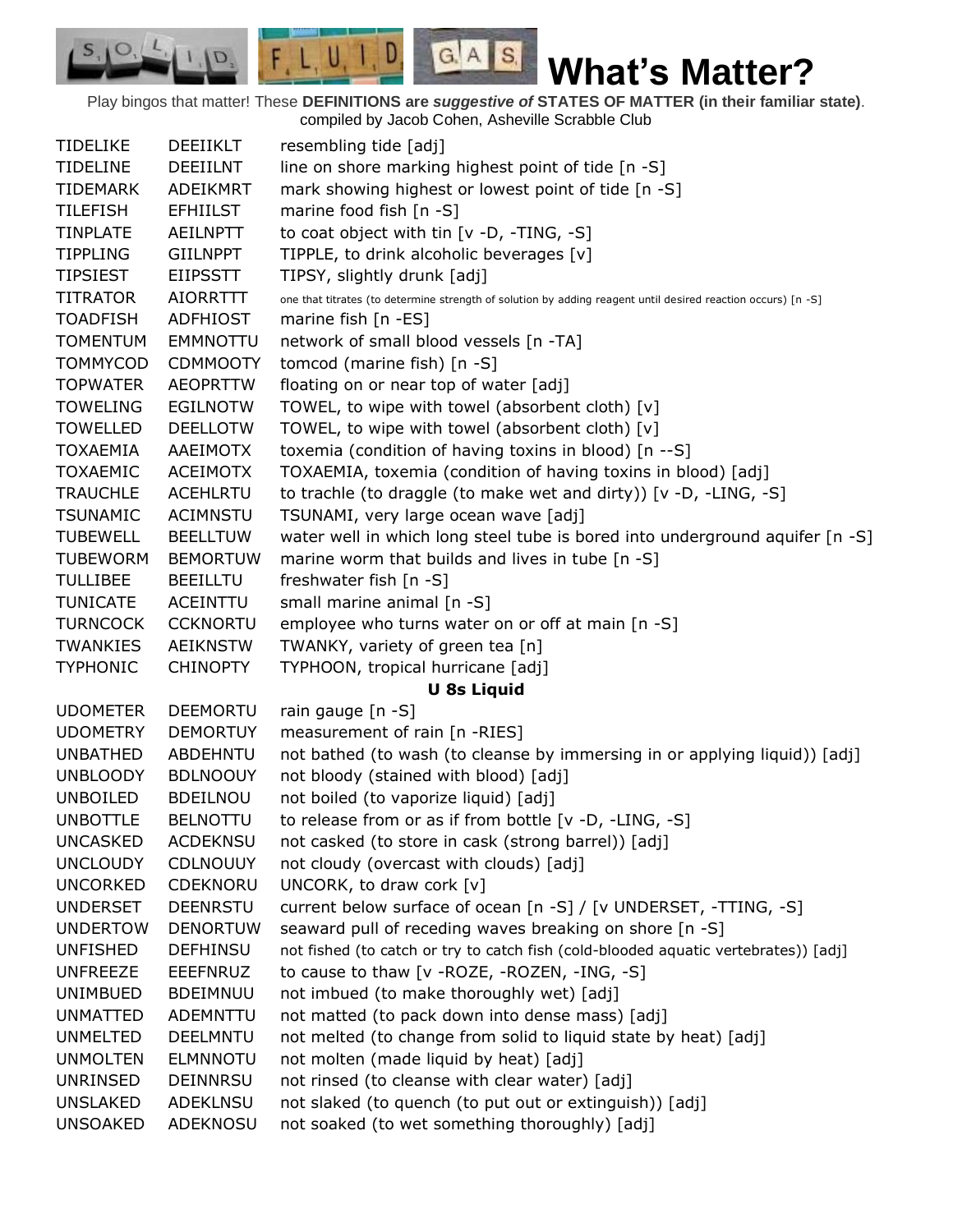$G.A.S.$ **What's Matter?**

Play bingos that matter! These **DEFINITIONS are** *suggestive of* **STATES OF MATTER (in their familiar state)**. compiled by Jacob Cohen, Asheville Scrabble Club

 $F, L, U, I, D,$ 

D.

| <b>UNTHAWED</b> | <b>ADEHNTUW</b> | UNTHAW, to thaw (to melt (to change from solid to liquid state by heat)) $[v]$ |
|-----------------|-----------------|--------------------------------------------------------------------------------|
| <b>UNVEINED</b> | <b>DEEINNUV</b> | not veined (to fill with veins (tubular blood vessels)) [adj]                  |
| <b>UNWEANED</b> | ADEENNUW        | WEAN, to withhold mother's milk from and substitute other nourishment [adj]    |
| <b>UNWETTED</b> | <b>DEENTTUW</b> | not wetted (to make wet) [adj]                                                 |
| <b>UPDOMING</b> | <b>DGIMNOPU</b> | upward deformation of rock mass intoa dome shape [n -S]                        |
| <b>UPFLOWED</b> | <b>DEFLOPUW</b> | UPFLOW, to flow up [v]                                                         |
| <b>UPSTREAM</b> | AEMPRSTU        | toward source of stream [adv]                                                  |
| <b>URINATOR</b> | AINORRTU        | one that urinates (to discharge urine) [n -S]                                  |
| URINEMIA        | AEIIMNRU        | uremia (abnormal condition of blood) [n -S]                                    |
| URINEMIC        | CEIIMNRU        | URINEMIA, uremia (abnormal condition of blood) [adj]                           |
| <b>UROLOGIC</b> | CGILOORU        | UROLOGY, branch of medicine dealing with urinary tract [adj]                   |
| <b>URUSHIOL</b> | <b>HILORSUU</b> | toxic liquid [n -S]                                                            |
| <b>USQUABAE</b> | AABEQSUU        | usquebae (whiskey (liquor)) [n -S]                                             |
|                 |                 | V 8s Liquid                                                                    |
| VAMPIRIC        | ACIIMPRV        | VAMPIRE, reanimated corpse believed to feed on sleeping persons' blood [adj]   |
| VAPORING        | <b>AGINOPRV</b> | VAPOR, to emit vapor (visible floating moisture) [v]                           |
| <b>VAPOURED</b> | <b>ADEOPRUV</b> | VAPOUR, to vapor (to emit vapor (visible floating moisture)) [v]               |
| <b>VAPOURER</b> | <b>AEOPRRUV</b> | vaporer (one that vapors (to emit vapor (visible floating moisture))) [n -S]   |
| VARIETAL        | AAEILRTV        | wine designated by variety of grape [n -S]                                     |
| <b>VASCULAR</b> | <b>AACLRSUV</b> | pertaining to ducts that convey body fluids [adj]                              |
| <b>VERJUICE</b> | CEEIJRUV        | juice of sour or unripe fruit [n -S]                                           |
| <b>VERJUSES</b> | <b>EEJRSSUV</b> | VERJUS, verjuice (juice of sour or unripe fruit) [n]                           |
| <b>VERMOUTH</b> | <b>EHMORTUV</b> | liqueur [n -S]                                                                 |
| <b>VESSELED</b> | <b>DEEELSSV</b> | VESSEL, craft for traveling on water [adj]                                     |
| VIALLING        | AGIILLNV        | VIAL, to put in vial (small container for liquids) [v]                         |
| <b>VIGNERON</b> | EGINNORV        | winegrower [n -S]                                                              |
| <b>VINEGARY</b> | AEGINRVY        | VINEGAR, sour liquid used as condiment or preservative [adj -RIER, -RIEST]     |
| VINIFIED        | DEFIIINV        | VINIFY, to convert into wine by fermentation [v]                               |
| <b>VINIFIES</b> | EFIIINSV        | VINIFY, to convert into wine by fermentation [v]                               |
| VINOSITY        | <b>IINOSTVY</b> | character of wine [n -TIES]                                                    |
| <b>VINOUSLY</b> | <b>ILNOSUVY</b> | VINOUS, pertaining to wine [adv]                                               |
| VIRAEMIA        | AAEIIMRV        | viremia (presence of virus in blood) [n -S]                                    |
| VIRAEMIC        | <b>ACEIIMRV</b> | VIRAEMIA, viremia (presence of virus in blood) [adj]                           |
| <b>VOLVOXES</b> | <b>ELOOSVVX</b> | VOLVOX, any of genus of freshwater protozoa [n]                                |
| <b>VORTEXES</b> | <b>EEORSTVX</b> | VORTEX, whirling mass of fluid [n]                                             |
| <b>VORTICAL</b> | <b>ACILORTV</b> | VORTEX, whirling mass of fluid [adj]                                           |
| <b>VORTICES</b> | <b>CEIORSTV</b> | VORTEX, whirling mass of fluid [n]                                             |
|                 |                 | <b>W</b> 8s Liquid                                                             |
| <b>WALRUSES</b> | <b>AELRSSUW</b> | WALRUS, marine mammal [n]                                                      |
| <b>WARMOUTH</b> | AHMORTUW        | freshwater fish [n -S]                                                         |
| WASHIEST        | <b>AEHISSTW</b> | WASHY, overly diluted [adj]                                                    |
| WASTEWAY        | <b>AAESTWWY</b> | channel for excess water [n -S]                                                |
| WATERAGE        | AAEEGRTW        | conveyance of goods by water [n -S]                                            |
| WATERBED        | <b>ABDEERTW</b> | bed whose mattress is plastic bag filled with water [n -S]                     |
| <b>WATERBUS</b> | <b>ABERSTUW</b> | large motorboat for carrying passengers [n -ES, -SSES]                         |
| WATERDOG        | <b>ADEGORTW</b> | large salamander [n ]-S                                                        |